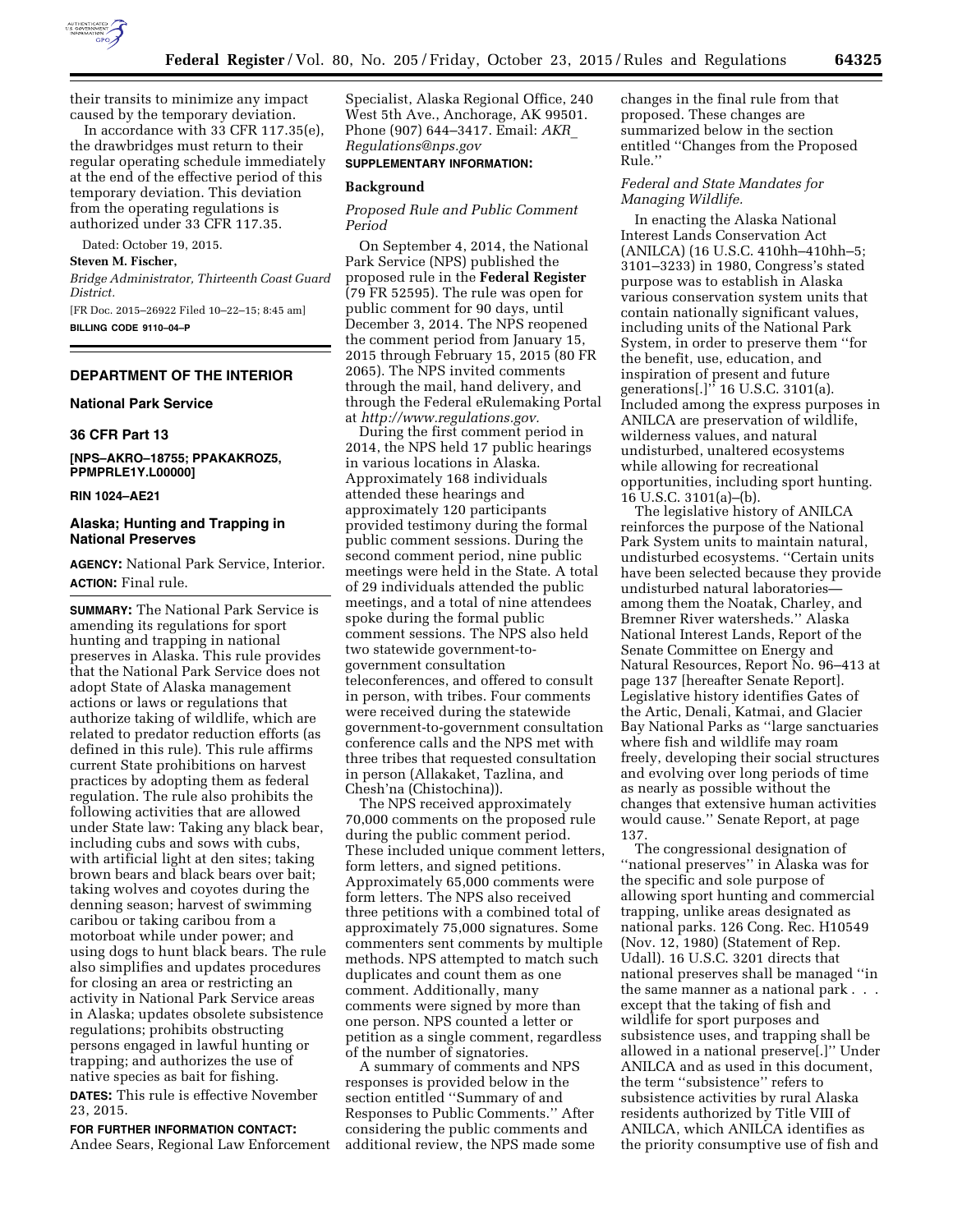wildlife on public lands. 16 U.S.C. 3144. Subsistence taking of fish and wildlife in NPS areas is generally regulated by the Department of the Interior. Taking wildlife for sport purposes in national preserves is generally regulated by the State of Alaska.

In addressing wildlife harvest, the legislative history provided ''the Secretary shall manage National Park System units in Alaska to assure the optimum functioning of entire ecological systems in undisturbed natural habitats. The standard to be met in regulating the taking of fish and wildlife and trapping, is that the preeminent natural values of the Park System shall be protected in perpetuity, and shall not be jeopardized by human uses.'' 126 Cong. Rec. H10549 (Nov. 12, 1980) (Statement of Rep. Udall). This is reflected in the statutory purposes of various national preserves that were established by ANILCA, which include the protection of populations of fish and wildlife, including specific references to predators such as brown/grizzly bears and wolves.

Activities related to taking wildlife remain subject to other federal laws, including the mandate of the NPS Organic Act (54 U.S.C. 100101) ''to conserve the scenery, natural and historic objects, and wild life'' in units of the National Park System and to provide for visitor enjoyment of the same for this and future generations. Policies implementing the NPS Organic Act require the NPS to protect natural ecosystems and processes, including the natural abundances, diversities, distributions, densities, age-class distributions, populations, habitats, genetics, and behaviors of wildlife. NPS Management Policies 2006 §§ 4.1, 4.4.1, 4.4.1.2, 4.4.2. The legislative history of ANILCA reflects that Congress did not intend to modify the NPS Organic Act or its implementing policies in this respect: ''the Committee recognizes that the policies and legal authorities of the managing agencies will determine the nature and degree of management programs affecting ecological relationships, population's dynamics, and manipulations of the components of the ecosystem.'' Senate Report, at pages 232–331. NPS policy states that ''activities to reduce . . . native species for the purpose of increasing numbers of harvested species (*i.e.* predator control)'' are not allowed on lands managed by the NPS. NPS Management Policies 2006 § 4.4.3.

The State's legal framework for managing wildlife in Alaska is based on sustained yield, which is defined by State statute to mean ''the achievement and maintenance in perpetuity of the

ability to support a high level of human harvest of game[.]'' AS § 16.05.255(k)(5). To that end, the Alaska Board of Game (BOG) is directed to ''adopt regulations to provide for intensive management programs to restore the abundance or productivity of identified big game prey populations as necessary to achieve human consumptive use goals[.]'' AS § 16.05.255(e). Allowances that manipulate natural systems and processes to achieve these goals, including actions to reduce or increase wildlife populations for harvest, conflict with laws and policies applicable to NPS areas that require preserving natural wildlife populations. See, *e.g.,*  NPS Management Policies 2006 §§ 4.1, 4.4.3.

This potential for conflict was recognized by the Senate Committee on Energy and Natural Resources prior to the passage of ANILCA, when the Committee stated that ''[i]t is contrary to the National Park Service concept to manipulate habitat or populations to achieve maximum utilization of natural resources. Rather, the National Park System concept requires implementation of management policies which strive to maintain natural abundance, behavior, diversity and ecological integrity of native animals as part of their ecosystem, and that concept should be maintained.'' Senate Report, at page 171.

In the last several years, the State of Alaska has allowed an increasing number of liberalized methods of hunting and trapping wildlife and extended seasons to increase opportunities to harvest predator species. Predator harvest practices recently authorized on lands in the State, including lands in several national preserves, include:

• Taking any black bear, including cubs and sows with cubs, with artificial light at den sites;

• harvesting brown bears over bait (which often includes dog food, bacon/ meat grease, donuts, and other human food sources); and

• taking wolves and coyotes (including pups) during the denning season when their pelts have little trophy, economic, or subsistence value.

These practices are not consistent with the NPS's implementation of ANILCA's authorization of sport hunting and trapping in national preserves. To the extent such practices are intended or reasonably likely to manipulate wildlife populations for harvest purposes or alter natural wildlife behaviors, they are not consistent with NPS management policies implementing the NPS Organic Act or the sections of ANILCA that

established the national preserves in Alaska. Additional liberalizations by the State that are inconsistent with NPS management directives, policies, and federal law are anticipated in the future.

16 U.S.C. 3201 of ANILCA provides ''within national preserves the Secretary may designate zones where and periods when no hunting, fishing, trapping, or entry may be permitted for reasons of public safety, administration, floral and faunal protection, or public use and enjoyment.'' In order to comply with federal law and NPS policy, the NPS has adopted temporary restrictions under 36 CFR 13.40(e) to prevent the application of the above listed predator harvest practices to national preserves in Alaska (see, *e.g.,* 2013 Superintendent's Compendium for Denali National Park and Preserve). These restrictions protect fauna and provide for public use and enjoyment consistent with ANILCA. While the NPS prefers a State solution to these conflicts, the State has been mostly unwilling to accommodate the different management directives for NPS areas. In the last ten years, the NPS has objected to more than fifty proposals to liberalize predator harvest in areas that included national preserves, and each time the BOG has been unwilling to exclude national preserves from State regulations designed to manipulate predator/prey dynamics for human consumptive use goals.

In deciding not to treat NPS lands differently from State and other lands, the BOG suggested the NPS was responsible for ensuring that taking wildlife complies with federal laws and policies applicable to NPS areas, and that the NPS could use its own authority to ensure national preserves are managed in a manner consistent with federal law and NPS policy. See, *e.g.,*  Statement of BOG Chairman Judkins to Superintendent Dudgeon, BOG Public Meeting in Fairbanks, Alaska (February 27, 2010) (NPS was testifying in opposition to allowing the take of black bear cubs and sows with cubs with artificial light in national preserves). In the absence of State action excluding national preserves, this rulemaking is required to make the temporary restrictions permanent. 36 CFR 13.50(d). This rule responds to the BOG's suggestion by promulgating NPS regulations to ensure national preserves are managed consistent with federal law and policy and prevent historically prohibited sport hunting practices from being authorized in national preserves.

The scope of this rule is limited sport hunting and trapping are still allowed throughout national preserves and the vast majority of State hunting regulations are consistent with federal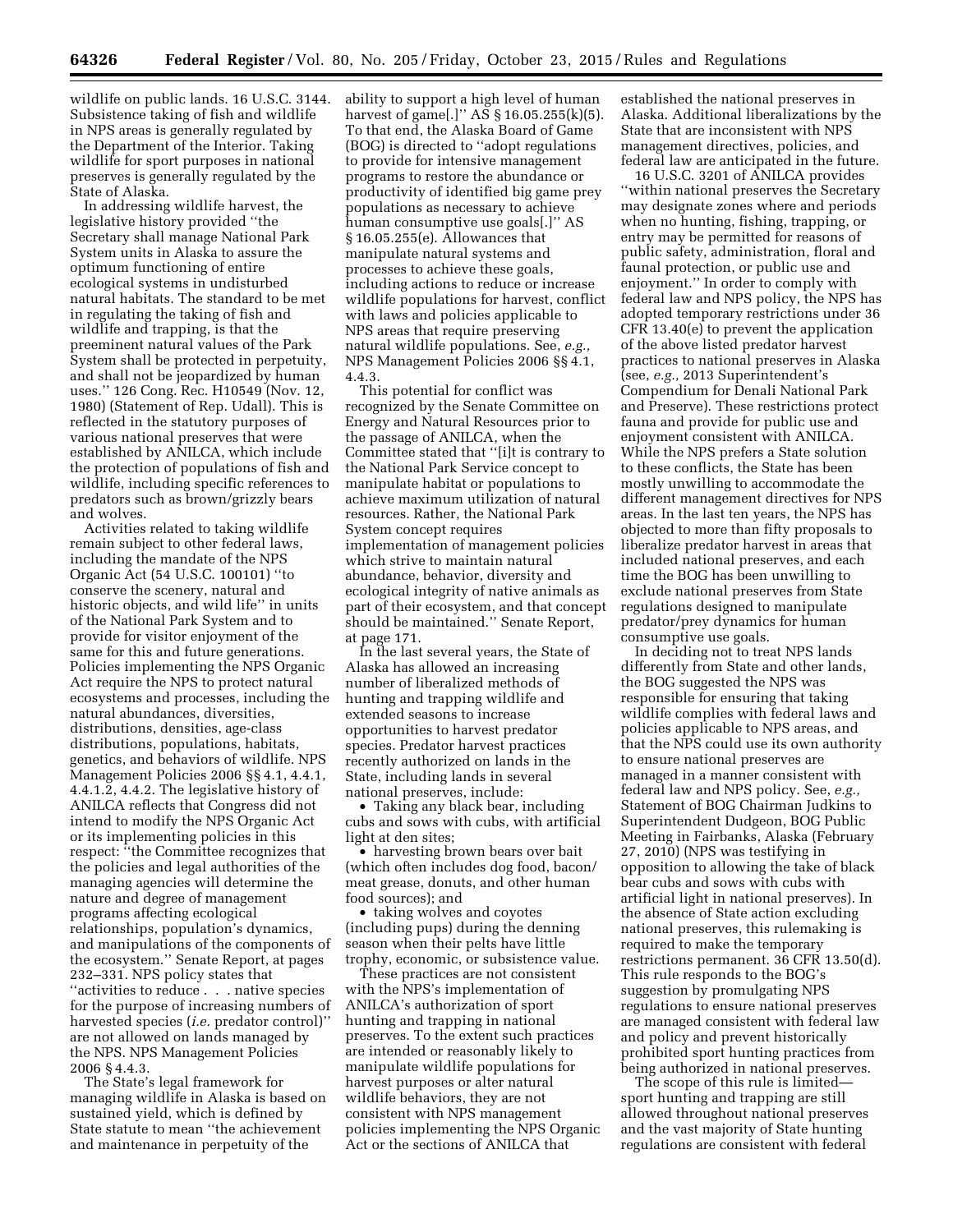law and policy and continue to apply in national preserves. This rule only restricts sport hunting and trapping in national preserves, which constitute less than six percent of the lands in Alaska open to hunting. This rule does not limit the taking of wildlife for Title VIII subsistence uses under the federal subsistence regulations.

## **Final Rule**

#### *Summary of Final Rule*

The rule separates regulations that govern the taking of fish and the taking of wildlife into two sections: 13.40 and 13.42, respectively. The rule makes the following substantive changes to existing NPS regulations:

(1) In accordance with NPS policies, taking wildlife, hunting or trapping activities, or management actions involving predator reduction efforts with the intent or potential to alter or manipulate natural predator-prey dynamics and associated natural ecological processes to increase harvest of ungulates by humans are not allowed on NPS-managed lands. It also explains how the NPS will notify the public of specific activities that are not consistent with this section.

(2) Affirms current State prohibitions on harvest practices by adopting them as federal regulation, and also maintains historical prohibitions on certain practices that the State has recently authorized for sport hunting of predators: (i) Taking any black bear, including cubs and sows with cubs, with artificial light at den sites; (ii) taking brown bears over bait; and (iii) taking wolves and coyotes during the denning season. The rule also eliminates exceptions to practices generally prohibited under State of Alaska law, thereby prohibiting: Taking caribou that are swimming, or from a motorboat that is under power, in two game management units (GMU); baiting black bears; and using dogs to hunt black bears.

(3) Prohibits intentionally obstructing or hindering persons actively engaged in lawful hunting or trapping.

(4) Updates and simplifies procedures for implementing closures or restrictions in park areas, including taking fish and wildlife for sport purposes.

(5) Updates NPS regulations to reflect federal assumption of the management of subsistence hunting and fishing under Title VIII of ANILCA from the State in the 1990s.

(6) Allows the use of native species as bait, commonly salmon eggs, for fishing in accordance with applicable federal and non-conflicting State law. This

supersedes for park areas in Alaska the National Park System-wide prohibition on using certain types of bait in 36 CFR  $2.3(d)(2)$ .

#### *Prohibiting Predator Reduction*

Activities or management actions involving predator reduction efforts with the intent or potential to alter or manipulate natural ecosystems or processes (including natural predator/ prey dynamics, distributions, densities, age-class distributions, populations, genetics, or behavior of a species) are inconsistent with the laws and policies applicable to NPS areas. The rule clarifies in regulation that these activities are not allowed on NPS lands in Alaska. Under this rule, the Regional Director will compile a list updated at least annually of activities prohibited by this section of the rule. Notice will be provided in accordance with 36 CFR 13.50(f) of this rule.

## *Prohibiting Methods and Means of Taking Wildlife in National Preserves*

The rule codifies for national preserves current State prohibitions on harvest practices, and also maintains historical prohibitions on certain sport hunting practices that have been recently authorized by the State for taking predators. It also eliminates exceptions (as applied to national preserves) under State laws that authorize sport hunters to take swimming caribou, to take caribou from motorboats under power, to take black bears over bait, and to use dogs to hunt black bears. The elements of the rule that are described in this paragraph will not be implemented until January 1, 2016, to avoid any potential confusion that may arise from issuing this rule during the 2015 hunting seasons. Delaying the implementation of these provisions will give the general public and other stakeholders sufficient time to understand the new rules before the 2016 hunting seasons begin.

## *Prohibiting the Obstruction of Persons Engaged in Lawful Hunting or Trapping*

The rule prohibits the intentional obstruction or hindrance of another person's lawful hunting or trapping activities. This includes (i) placing oneself in a location in which human presence may alter the behavior of the game that another person is attempting to take or alter the imminent feasibility of taking game by another person; or (ii) creating a visual, aural, olfactory, or physical stimulus in order to alter the behavior of the game that another person is attempting to take. These actions are prohibited by State law, but this law is not adopted under the

regulations for national preserves, because it does not directly regulate hunting and trapping. This rule directly codifies these prohibitions into the NPS regulations, to prevent the frustration of lawful hunting and trapping in national preserves.

### *Updating Closure and Restriction Procedures*

The rule updates and simplies the procedures for implementing closures and restrictions on certain activities in NPS areas in Alaska. These changes will make the procedures in Alaska more consistent with other NPS units outside of Alaska and with Alaska State Parks. The rule clarifies that Superintendents must use the procedures in § 13.50 to implement any closure or restriction in NPS areas in Alaska. This eliminates potential confusion about whether the procedures in § 13.50 apply only when they are referenced in a separate regulation in part 13 (currently found in the regulations for weapons, camping, and taking fish and wildlife), or whether they apply to all closures and restrictions in Alaska.

The rule requires rulemaking for nonemergency closures or restrictions if the closures or restrictions (or the termination or relaxation of them) are of a nature, magnitude and duration that will result in a significant alteration in the public use pattern of the area, adversely affect the area's natural, aesthetic, scenic or cultural values, or require a long-term or significant modification in the resource management objectives of the area. These rulemaking criteria are modeled after the the criteria that apply to closures and restrictions in Alaska State Parks (11 AAC 12.335), which are also similar to the criteria in 36 CFR 1.5(b) that apply to NPS areas outside of Alaska. Emergency closures and restrictions are limited to the duration of the emergency.

Before a nonemergency closure or restriction can be implemented, the NPS must issue a written determination explaining the basis of the closure or restriction. The NPS will also compile in writing a list, updated annually, of all closures and restrictions (*i.e.,* the compendium). The compendium and the written determinations of need will be posted on the NPS Web site and made available at park headquarters.

With respect to nonemergency restrictions on taking of fish and wildlife in national preserves, the final rule requires an opportunity for public comment, including a public meeting near the affected NPS unit, before the action is taken. This rule recognizes that, although the internet has become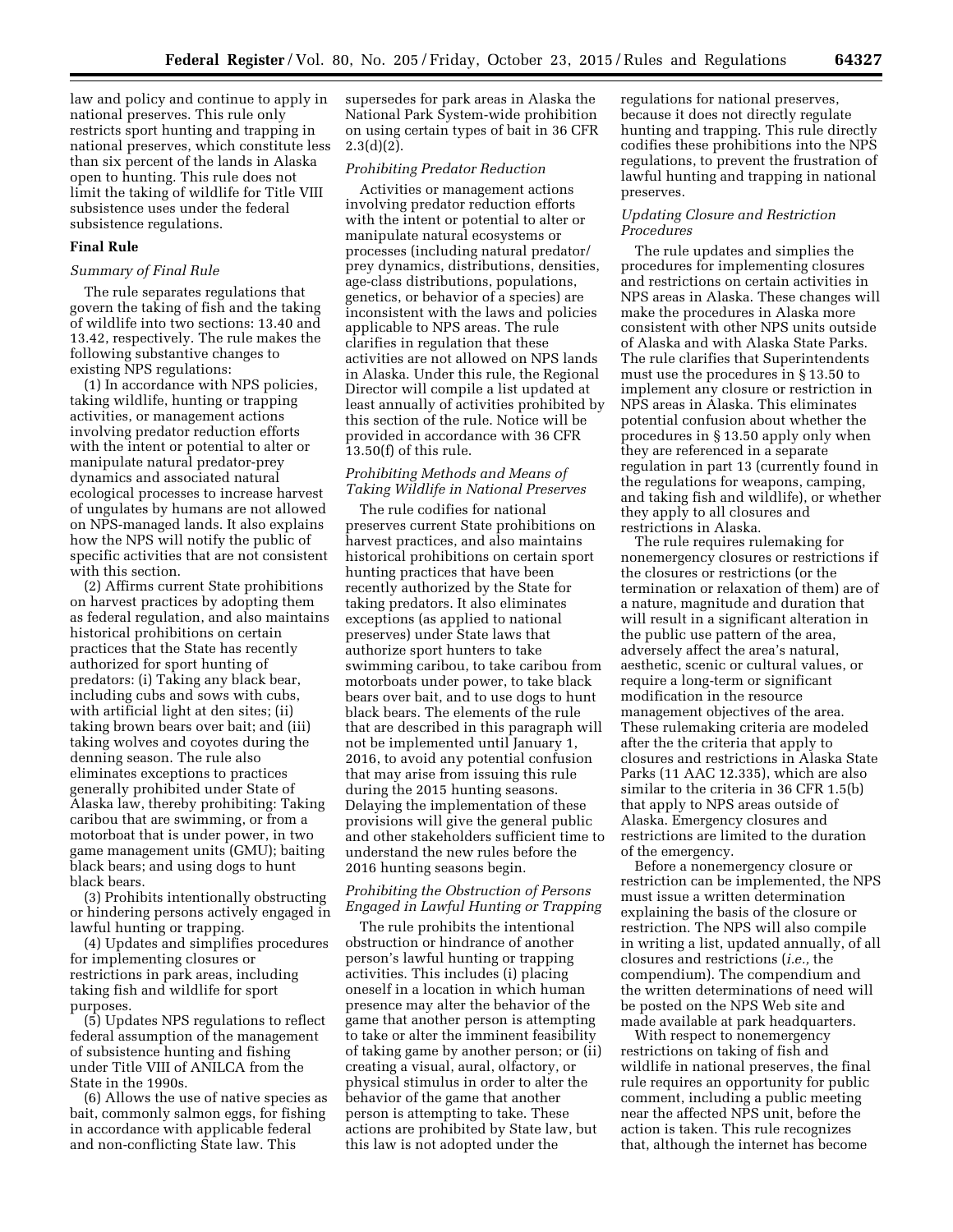an effective method of communicating with the public, in-person public meetings may still be the most effective way to engage Alaskans, particularly those in rural areas. The rule also requires the NPS to consult with the

State prior to adopting such closures and restrictions. Emergency closures or restrictions on the taking of fish or wildlife are limited to 60 days and may only be extended after consultation with the State and an opportunity for public

comment, including a public meeting, near the affected NPS unit.

The following table summarizes the changes from the proposed rule regarding procedures to implement closures or restrictions in § 13.50:

| Proposed rule procedures                                                                                                        | Final rule procedures                                                                                                                                                                                                                                                                                                                                                                              |  |
|---------------------------------------------------------------------------------------------------------------------------------|----------------------------------------------------------------------------------------------------------------------------------------------------------------------------------------------------------------------------------------------------------------------------------------------------------------------------------------------------------------------------------------------------|--|
| <b>Applicability</b>                                                                                                            |                                                                                                                                                                                                                                                                                                                                                                                                    |  |
| Applies only to closures pertaining to weapons, camping, and taking of<br>fish or wildlife.                                     | Applies to all closures or restrictions except when more specific proce-<br>dures apply in 36 CFR part 13.                                                                                                                                                                                                                                                                                         |  |
|                                                                                                                                 | Factors used to determine whether to close an area or restrict an activity                                                                                                                                                                                                                                                                                                                         |  |
| Includes protecting the integrity of naturally-functioning ecosystems as<br>an appropriate reason for a closure or restriction. | Retains factors in existing regulations at 13.50.                                                                                                                                                                                                                                                                                                                                                  |  |
|                                                                                                                                 | <b>Written determinations</b>                                                                                                                                                                                                                                                                                                                                                                      |  |
|                                                                                                                                 | Requires a written determination explaining the reason for the pro-<br>posed closure/restriction in nonemergency situations. This deter-<br>mination will be posted on www.nps.gov.                                                                                                                                                                                                                |  |
|                                                                                                                                 | <b>Emergency Closures or Restrictions</b>                                                                                                                                                                                                                                                                                                                                                          |  |
|                                                                                                                                 | Duration of the emergency, except for emergency closures or restric-<br>tions on taking fish or wildlife, which may not exceed 60 days.                                                                                                                                                                                                                                                            |  |
|                                                                                                                                 | Restrictions on Taking Fish or Wildlife (nonemergency)                                                                                                                                                                                                                                                                                                                                             |  |
| Consultation with the State and opportunity for public comment prior to<br>adopting a closure or restriction.                   | Consultation with the State and opportunity for public comment, includ-<br>ing one or more public meetings near the affected NPS unit, prior to<br>implementing a closure or restriction.                                                                                                                                                                                                          |  |
|                                                                                                                                 | <b>Notice</b>                                                                                                                                                                                                                                                                                                                                                                                      |  |
| Closures or restrictions will be effective upon publication on park<br>website.                                                 | Some closures or restrictions will be effective upon publication on park<br>websites, but other closures or restrictions may be posted on a park<br>website prior to taking effect, to give the public adequate time to un-<br>derstand and comply with them. A list of closures and restrictions will<br>be compiled in writing and updated annually, and will be posted on<br>the park websites. |  |

### *Update Subsistence Regulations to Reflect Federal Management*

The rule updates the subsistence provisions in NPS regulations (36 CFR 13.470, 13.480, and 13.490) to reflect the federal government's assumption of the management and regulation of subsistence take of fish and wildlife under ANILCA and the transfer of subsistence management under Title VIII from the State to the Federal Subsistence Board. The rule makes other non-substantive, editorial changes to the language in 36 CFR 13.490 to streamline, clarify, and better organize this section.

## *Allowing the Use of Native Species as Bait for Fishing*

NPS regulations generally prohibit the use of many forms of bait for fishing to help protect against the spread of nonnative species. Fish eggs from native species (usually salmon), are commonly used for fishing in Alaska. This rule

allows the use of local native species as bait for fishing.

#### **Frequently Asked Questions**

This section explains some of the principal elements of the rule in a question and answer format.

### *Why is this rule necessary?*

The rule responds to State hunting regulations that authorize wildlife harvest practices that conflict with ANILCA's authorization for sport hunting, the statutory purposes for which national preserves were established, and the NPS Organic Act as implemented by the NPS. These include liberalized predator harvest seasons, bear baiting, and the harvest of caribou while swimming. National park areas are managed for natural ecosystems and processes, including wildlife populations. The NPS legal and policy framework prohibits reducing native predators for the purpose of increasing numbers of harvested species.

As discussed above, the rule also responds to a number of other regulatory needs, by updating and streamlining closure procedures, updating subsistence provisions to reflect the program's actual management, prohibiting interference with lawful hunting consistent with State law, and allowing use of native species as bait for fishing.

*Does this rule restrict subsistence harvest of wildlife under Title VIII of ANILCA?* 

#### No.

## *Does this rule prohibit all hunting under State regulations on national preserves in Alaska?*

No. This rule restricts certain methods of harvest currently allowed on national preserves by the State of Alaska under its general hunting regulations. These include the taking of any black bear, including cubs and sows with cubs, with artificial light at den sites, taking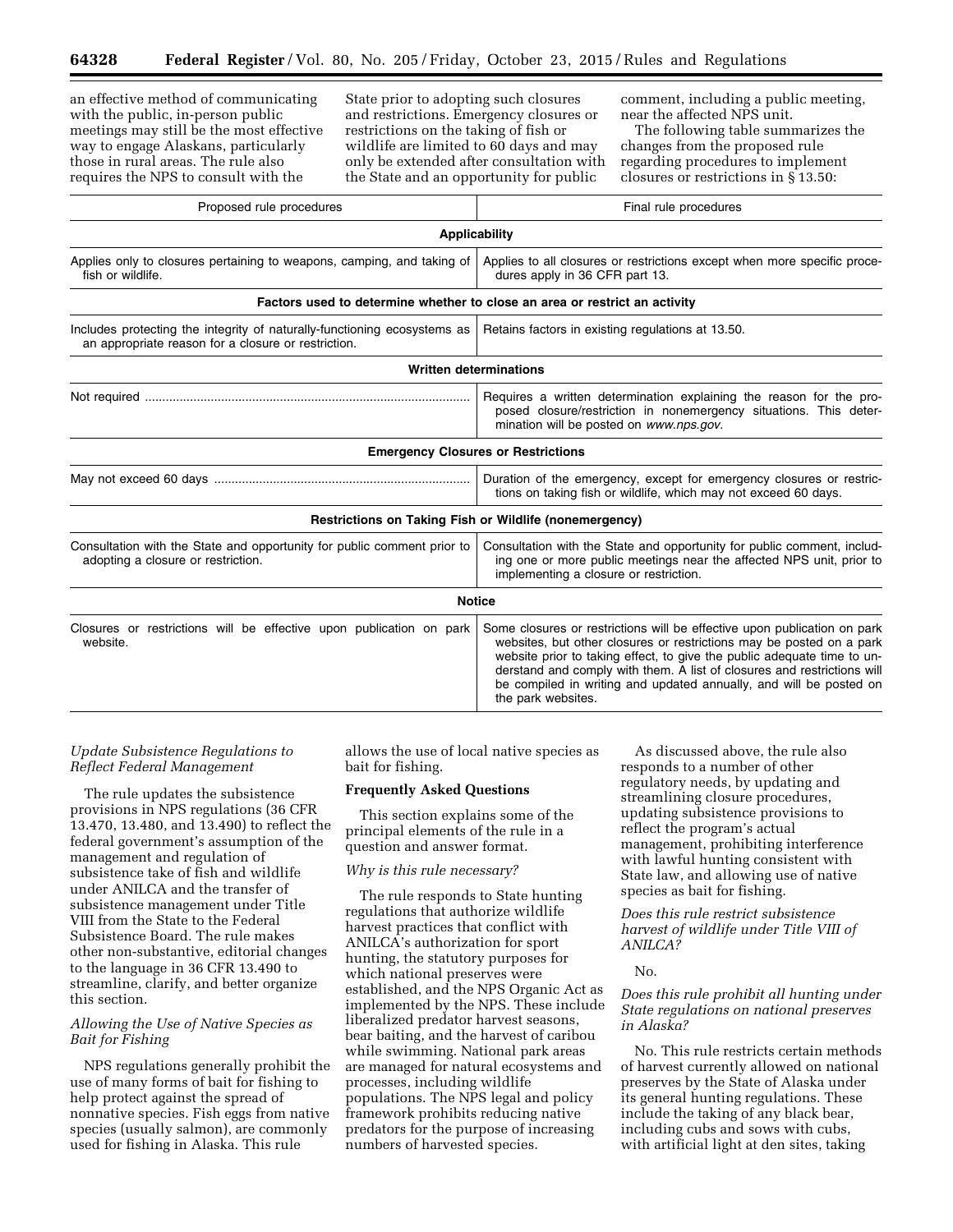brown and black bears over bait, taking wolves and coyotes between May 1 and August 9, harvest of swimming caribou or taking caribou from a motorboat while under power, and using dogs to hunt black bears. Additionally, State laws or regulations involving predator reduction efforts with the intent or potential to alter or manipulate natural predator-prey dynamics and associated natural ecological processes to increase harvest of ungulates by humans will not apply in national preserves, pursuant to this rule. These restrictions will affect a very small percentage of hunting practices authorized by State regulation and less than six percent of the lands in Alaska that are open to hunting.

## *What regulations apply to hunting and trapping in national preserves?*

Title 36 of the Code of Federal Regulations (CFR) applies to sport hunting and trapping in national preserves. State harvest laws and regulations (Alaska Statute Title 16 and Alaska Administrative Code Title 5 AAC) that are consistent with 36 CFR also apply on national preserves. ANILCA Title VIII subsistence harvest of fish and wildlife by Federallyqualified rural residents is authorized in national preserves in Alaska under 36 CFR part 13 and 50 CFR part 100. Please contact the park chief ranger for additional information or assistance.

## *Do I still have to use the State regulations book when hunting on national preserves?*

Yes. State hunting regulations apply to national preserves except when in conflict with federal regulation. Please contact the park chief ranger for additional information or assistance.

## *Does this rule restrict intensive management of predators on NPS lands?*

Yes. Consistent with NPS Management Policies 2006, the NPS Organic Act, and the statutory purposes for which national preserves were established, this rule prohibits predator reduction activities on national preserves that have the intent or potential to alter or manipulate natural predator-prey dynamics and associated natural ecological processes to increase harvest of ungulates by humans.

## *What is the authority for the NPS to restrict hunting and trapping in this rule?*

The NPS Organic Act authorizes the NPS to promulgate regulations that are necessary and proper for the use and management of National Park System units, including national preserves in

Alaska, for the purpose of conserving the wild life and providing for the enjoyment of the wild life in such manner and by such means as will leave them unimpaired for the enjoyment of future generations. 54 U.S.C. 100101(a) and 100751. ANILCA authorizes the Secretary of the Interior, acting through the NPS, to promulgate regulations prescribing restrictions relating to hunting, fishing, or trapping for reasons of public safety, administration, floral and faunal protection, or public use and enjoyment. 16 U.S.C. 3201 and 3202.

*The rule says that State laws or management actions involving predator reduction are not adopted in national preserves. How will I know if a State law involves predator reduction?* 

The Regional Director will compile a list updated at least annually of State laws and regulations that are not adopted in national preserves. This list will be posted at *[www.nps.gov](http://www.nps.gov)* and available upon request at NPS park headquarters.

*I live in a nonrural area and hunt under State subsistence regulations. Does this rule restrict my subsistence harvest practices?* 

Title VIII of ANILCA limits subsistence activities to local rural residents. This rule does not restrict federally-qualified subsistence users who are hunting in accordance with federal subsistence regulations. But those persons living in nonrural areas (who therefore are not federallyqualified subsistence users) must comply with the restrictions in this rule. For example, only federally qualified subsistence users hunting under federal subsistence regulations will be able to take swimming caribou within national preserves, for all others this practice will now be prohibited in national preserves.

#### *How is hunting on national preserves different than hunting on State land?*

Hunting in national preserves is different than on State (or private) lands because NPS regulations also apply and govern in the event of a conflict with State law or regulation. However, harvest opportunities and practices in national preserves vary little from practices allowed under State law, except for some very specific circumstances for which where the NPS has issued regulations. For example, same-day airborne hunting of big game animals, arctic fox, red fox, and lynx has not been allowed on NPS lands since 1995. This rule adds several additional NPS regulations prohibiting the following harvest practices that are

allowed under State law: (1) Taking any black bear, including cubs and sows with cubs, with artificial light at den sites, (2) taking brown bears and black bears over bait, (3) taking wolves and coyotes from May 1 through August 9, (4) harvest of swimming caribou and harvest of caribou from a moving motorboat by those other than local rural residents in those portions of Noatak, Gates of the Arctic, and Bering Land Bridge Preserves that are within GMUs 23 and 26, and (5) using dogs to hunt black bears.

## *Black bear baiting has been allowed for more than three decades. Why is the NPS prohibiting it now?*

The NPS proposed prohibiting the harvest of brown bears over bait to avoid public safety issues, to avoid foodconditioning bears and other species, and to maintain natural bear behavior as required by NPS law and policy. Other land and wildlife management agencies strive to eliminate the feeding of bears through individual and collective educational efforts due to the increased likelihood that food-conditioned bears will be killed by agency personnel or the public in defense of life or property. Food-conditioned bears are also believed more likely to cause human injury. Baiting tends to occur in accessible areas used by multiple user groups, which contributes to the public safety concerns associated with baiting. The concerns presented with taking brown bears over bait also apply to black bear baiting. After reviewing public comment, the final rule prohibits taking both black bears and brown bears over bait in national preserves.

## *Why is the NPS prohibiting the take of swimming caribou by individuals who are not federally qualified subsistence users?*

Taking swimming big game is already generally prohibited by State law, but there are exceptions in State law for the take of swimming caribou in GMUs 23 and 26, which include portions of Noatak, Bering Land Bridge, and Gates of the Arctic National Preserves. This method of harvest remains available to federally qualified subsistence users in their pursuit of food. However, as is further explained below, this method is one of those that NPS has found is not consistent with ANILCA's authorization for sport hunting in national preserves.

## *Does this rule impact fishing in NPS units in Alaska?*

Yes. This rule allows federally qualified subsistence users to use native species as bait for fishing in accordance with federal subsistence regulations.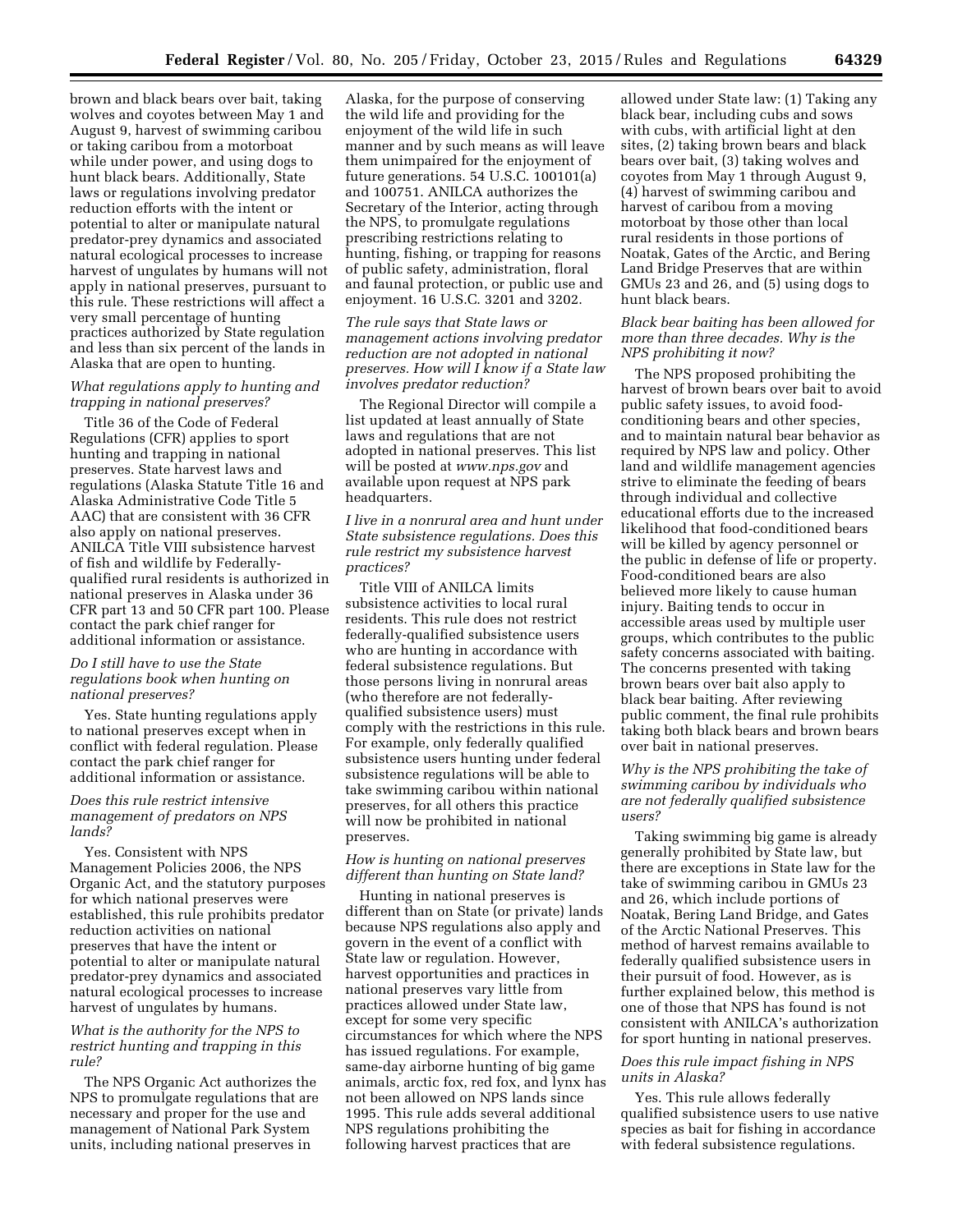Others will also be able to use native species for bait when such use is in accordance with non-conflicting State fishing regulations.

# *What procedures must the NPS follow to adopt closures and restrictions in NPS units in Alaska?*

The procedures in 36 CFR 13.50 apply to all closures and restrictions in NPS units in Alaska, unless there are more specific procedures stated elsewhere in law or regulation. For example, the following regulations have specific procedures:

• Unattended or abandoned property, 36 CFR 13.45

• Use of snowmobiles, motorboats, dog teams, and other means of surface transportation traditionally employed by local rural residents engaged in subsistence uses, 36 CFR 13.460

• Subsistence use of timber and plant material, 36 CFR 13.485

• Closure to subsistence uses of fish and wildlife, 36 CFR 13.490

### *What closures or restrictions will require notice and comment rulemaking that is published in the Federal Register?*

Any nonemergency closure or restriction, or the termination or relaxation of such, which is of a nature, magnitude, and duration that will result in a significant alteration in the public use pattern of the area; adversely affect the area's natural, aesthetic, scenic, or cultural values; or require a long-term modification in the resource management objectives of the area.

#### *Doesn't ANILCA require public hearings prior to adopting closures or restrictions?*

Public hearings near the affected vicinity are required before restricting: (1) Subsistence harvest of fish or wildlife under Title VIII of ANILCA or (2) access authorized under 16 U.S.C. 3170 (a) of ANILCA. There is no statutory requirement for a public hearing for other types of closures or restrictions.

## *Did the NPS eliminate a requirement for public hearings in the affected areas before adopting closures or restrictions relating to the take of fish and wildlife?*

The proposed rule included a requirement to provide an opportunity for public comment on potential restrictions to taking fish or wildlife. Public comment may include written comments, a public meeting, a public hearing, or a combination thereof. Based upon public comment and to be more consistent with the practices of the BOG and the Federal Subsistence Board, the NPS modified the proposed rule to

provide that the opportunity for comment must include at least one public meeting near the affected NPS unit in nonemergency situations. This is a change from the existing regulations, which require a public hearing. Requiring a ''meeting'' instead of a ''hearing'' provides more flexibility on how the event is structured. During the public hearings conducted in 2014, the NPS received feedback that some local communities prefer a less formal approach and more opportunities for dialog with NPS managers. The NPS believes the term ''meeting'' more appropriately describes this type of informational exchange. The NPS also believes the term public meeting is broad enough to include a public hearing if that is more appropriate for the area.

### *Where can I find information about closures and restrictions?*

Information about closures and restrictions is posted on each park's Web site at *[www.nps.gov](http://www.nps.gov)*. This information is also available upon request at NPS park headquarters.

# *Why did the NPS delete the references to State law in the subsistence regulations?*

The NPS deleted the provisions adopting non-conflicting State law because the State no longer manages subsistence harvest under Title VIII of ANILCA. Subsistence harvest of fish and wildlife on federal public lands is generally regulated by the Federal Subsistence Board.

## *Is the NPS required to consult with the State prior to adopting closures or restrictions to taking fish or wildlife?*

Yes, except in the case of emergencies.

*Is the NPS required to consult with tribes and ANCSA Native Corporations?* 

Yes, the NPS is required to consult with tribes if an NPS action would have a substantial direct effect on federally recognized Indian tribes. Consultation with ANCSA Native Corporations is required if an NPS action would have a substantial direct effect on ANCSA Native Corporation lands, waters, or interests.

*Is the NPS required to consult with affected user groups, such as Regional Advisory Committees, Subsistence Resource Commissions, hunting organizations, or other nongovernmental organizations?* 

While this kind of consultation is not required by law, the NPS regards the input from these advisory and other

groups as invaluable. The NPS encourages these groups to engage with park managers on topics of interest. The NPS also invites and encourages these committees and groups to provide input on decisions affecting public use of NPS managed lands as outlined in this final rule.

## **Summary of and Responses to Public Comments**

A summary of substantive comments and NPS responses is provided below followed by a table that sets out changes we have made to the proposed rule based on the analysis of the comments and other considerations.

## *Consultation*

*1. Comment:* Some commenters stated the NPS did not adequately consult with the State of Alaska prior to publishing the proposed rule and in doing so, acted inconsistently with ANILCA, the Master Memorandum of Understanding between the NPS and the Alaska Department of Fish and Game (ADF&G), and Executive Order 12866.

*NPS Response:* The NPS respects its responsibility to consult with the State (and others) regarding NPS actions, especially given that wildlife management in NPS units is a responsibility that is shared between the NPS and the State. Publication of the proposed rule provided an opportunity for consultation between the NPS and the State. The NPS and the ADF&G met shortly after the publication of the proposed rule, which is consistent with ANILCA's consultation requirement. 16 U.S.C. 3201. The NPS has engaged in ongoing communications with the ADF&G, the BOG, the State of Alaska ANILCA Implementation Program, and the State of Alaska Citizen's Advisory Commission on Federal Areas for a number of years regarding the issues that this rule addresses.

Executive Order 12866 requires federal agencies to ''seek views of appropriate State, local, and tribal governments before imposing regulatory requirements that might significantly or uniquely affect those governmental entities.'' Sec. 1(b)(9). As discussed below, the Office of Management and Budget determined this rule is not a significant regulatory action subject to this requirement. Regardless, the NPS invited the views of State, local, and tribal governments before publishing this final rule, and also complied with its responsibilities under section 4 of the Executive Order by including the proposed rule in the Unified Regulatory Agenda that was published by the Office of Management and Budget on reginfo.gov.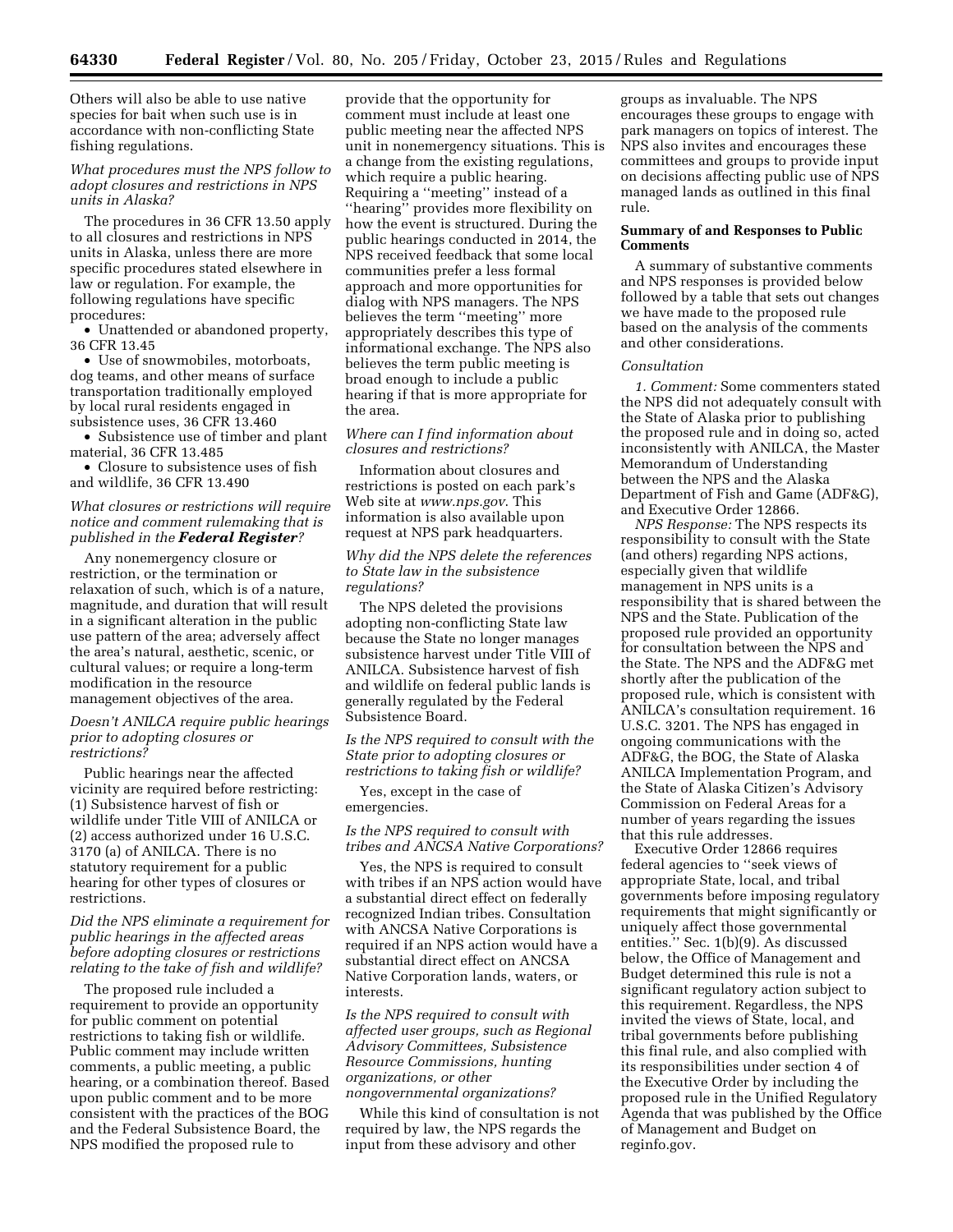The NPS signed and implemented the Master Memorandum of Understanding (MMOU) with the ADF&G in 1982. The MMOU states that the ADF&G will manage wildlife on NPS managed lands for natural species diversity and natural process. The NPS agreed to recognize ADF&G as having the primary responsibility to manage wildlife on lands in the State and utilize the State's regulatory process to the maximum extent possible. Both agencies agreed to coordinate planning to minimize conflicts from differing legal mandates and consult with each other when developing regulations. The NPS continues to recognize the State as having primary responsibility to manage fish and wildlife on lands in the State. However, the State's responsibility is not exclusive and it does not preclude federal regulation of wildlife on federal public lands, as is well-established in the courts and specifically stated in ANILCA. The NPS also attempted to utilize the State regulatory process to notify the BOG when proposals created a conflict with NPS laws, regulations, and policies, years before the publication of the proposed rule. During this time NPS requested that the conflicts be resolved, as a first resort, through the State regulatory process. Only after conflicts could not be resolved through that process, and the BOG suggested the NPS could use its own authority to meet is mandates for managing wildlife, did the NPS consider modifications to federal regulations to resolve the conflicts.

*2. Comment:* Some commenters stated that the NPS did not adequately consult with tribes, various advisory committees, and rural residents prior to publishing the proposed rule.

*NPS Response:* NPS has an obligation to consult with tribes prior to making a decision that would have a substantial direct effect on federally-recognized tribes. Even though the NPS determined that the proposed rule would not have a substantial direct effect on tribes, the NPS initiated consultation shortly after publication of the proposed rule. The NPS emailed a letter to tribes inviting them to consult and notifying them of two statewide conference calls dedicated to tribal consultation in the fall of 2014. No one provided comments or asked questions during the first call. On the second call, four individuals who serve as members of tribal councils provided comments. Park managers also contacted tribes with ties to the park areas by phone, email, and letter to invite them to consult. NPS met in person with three tribes that requested additional consultation. The NPS also provided information to affected

Subsistence Resource Commissions and Regional Advisory Councils beginning when the first temporary wildlife harvest restrictions were considered in 2010, and provided periodic updates throughout the process. Since these harvest restrictions were first proposed, the NPS stated its intention to initiate rulemaking and solicited public comment on these provisions. After the proposed rule was published, the NPS provided 121 days for written comment, met with and provided information to multiple groups, and held an additional 26 public hearings across the State, in rural locations near affected units as well as Anchorage, Fairbanks, Palmer, and Soldotna.

*3. Comment:* Some commenters stated the NPS did not respond to comments and questions from the State of Alaska on the temporary wildlife harvest restrictions that were included in the proposed rule, which might have enabled the State to take action that would make the proposed harvest restrictions unnecessary. Commenters also suggested the NPS work with the State of Alaska collaboratively to address the wildlife harvest issues in this rule.

*NPS Response:* The NPS would have preferred a collaborative approach with a solution in State law or regulation rather than federal regulation. To that end, the NPS has testified before the Board of Game many times, requested the Board of Game take specific regulatory action to address NPS concerns, met with ADF&G, provided explanations for the restrictions in writing, and responded to comments in the annual park compendiums. The NPS acknowledges the State requested scientific data to support the temporary restrictions on taking black bears, including cubs and sows with cubs, with artificial light at den sites, taking brown bears over bait, and prohibiting the take of wolves and coyotes during the summer months. However, neither the temporary restrictions nor this rule are based on particular wildlife population levels, and do not require the preparation of such scientific data. The basis of the compendium provisions, as well as the rule, is the NPS legal and policy framework, which has been communicated verbally and in writing several times.

### *Process for Publishing the Proposed Rule*

*4. Comment:* Several comments stated that the NPS should give more weight to comments on the proposed rule from Alaskans than other members of the public. Another comment urged the NPS to increase cooperation and

dialogue with rural Alaskans. Others expressed concern that the NPS is not considering public comments when developing the final rule, and did not adequately respond to public comments delivered at public meetings.

*NPS Response:* The NPS agrees that it will continue to strive to increase cooperation and dialogue with rural Alaskans, many of whom live near the national preserves and may be affected by this rule. After consideration of public comments on the proposed rule, the NPS has included a provision in the final rule requiring it hold one or more public meetings near the affected NPS unit before implementing any nonemergency closure or restriction on the sport take of fish or wildlife in national preserves.

During the comment periods for the proposed rule, the NPS held 26 public hearings in Alaska in an effort to solicit the opinions and comments of Alaskans. The NPS has considered all relevant comments it received on the proposed rule, including those from rural Alaskans and those delivered at public meetings. The NPS considers each comment based upon its substantive content, and does not give greater weight to any comment based upon the residence of the commenter. This is also consistent with the statutory purpose for establishing the national preserves in Alaska for the benefit, use, education, and inspiration of present and future generations of all Americans.

*5. Comment:* Some comments stated that the NPS did not provide the public with sufficient time to review and comment on the proposed rule. Other comments felt that the NPS should not be allowed to make changes to the proposed rule without allowing the public to review and comment on those changes.

*NPS Response:* The policy of the U.S. Department of the Interior is ordinarily to provide at least 60 days for public comment on any proposed rule that is published in the **Federal Register**. Due to the anticipated interest in this rule, the NPS provided an initial comment period of 90 days so that the public would have additional time to consider the proposal and submit timely comments. After the initial 90-day comment period expired, the NPS received several requests to reopen the comment period to give the public more time to review and prepare comments. Acknowledging the interest in this rule, the NPS agreed with these requests and reopened the comment period for an additional 31 days. In total, the NPS provided the public with 121 days to review and comment on the proposed rule, and appreciates the thoughtful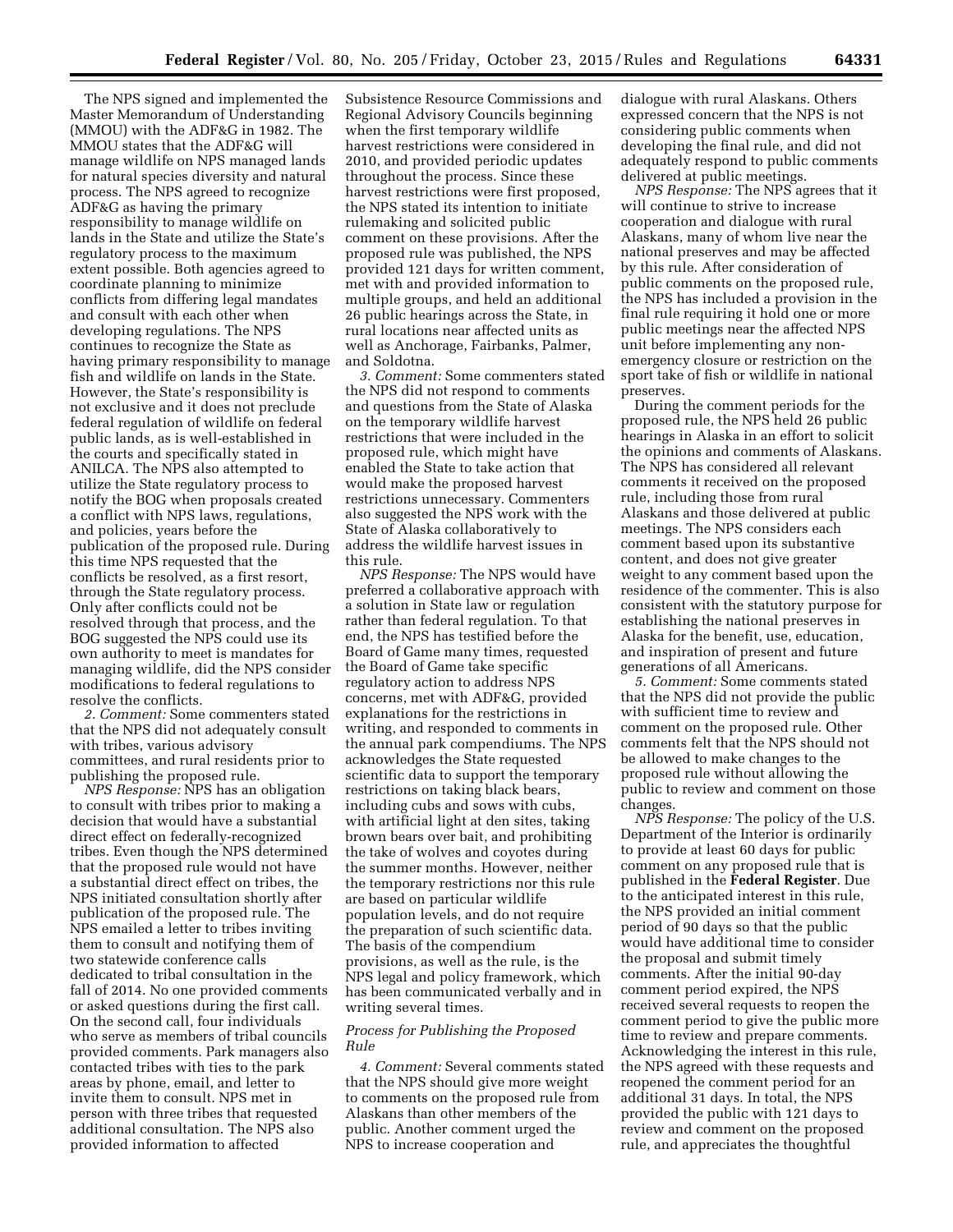consideration and responses it received. The NPS believes that the length of the combined public comment period was adequate and does not intend to reopen, for a second time, the public comment period.

After considering public comments and after additional review, the NPS made certain changes to the proposed rule, which are described in the section below entitled ''Changes from the Proposed Rule.'' The changes are a logical outgrowth of the proposed rule, and were reasonably foreseeable by the public when the proposed rule was published. For example, the NPS specifically requested comment on taking black bears over bait in the proposed rule. This notified the public that the proposed rule could change with respect to this issue after consideration of public comment. Other changes to the proposed rule, such as requiring a public meeting before adopting a closure or restriction for taking wildlife, are consistent with the existing regulations at 36 CFR 13.50.

## *Comments on Guiding Laws and Regulations*

*6. Comment:* Some commenters stated that NPS does not have the authority to supersede State wildlife regulations, while others requested the NPS clarify its authority to preempt conflicting State regulations under the Property and Supremacy Clauses of the Constitution.

*NPS Response:* Under the Property and Supremacy Clauses of the U.S. Constitution, State wildlife laws that conflict with NPS's efforts to carry out its statutory mandate are preempted. *See, e.g. Kleppe* v. *New Mexico,* 426 U.S. 529 (1976); *Hunt* v. *United States,* 278 U.S. 96 (1928); *New Mexico State Game Comm'n* v. *Udall,* 410 F.2d 1197 (10th Cir.), *cert. denied, New Mexico State Game Comm'n* v. *Hickel,* 396 U.S. 961 (1969); *United States* v. *Brown,* 552 F.2d 817 (8th Cir. 1977). Certain Stateauthorized hunting and trapping practices are not consistent with the NPS implementation of the NPS Organic Act and ANILCA. Consequently, the final rule is an appropriate exercise of the authority affirmed by the cases cited above.

*7. Comment:* Several commenters questioned how any take of wildlife on national preserve lands is permissible when regulations that may ''alter the natural predator/prey dynamics, distribution, densities, age-class distributions, populations, genetics or behavior of a species'' are interpreted as being incompatible with the laws and policies of the National Park Service.

*NPS Response:* ANILCA provides for harvest of wildlife in national preserves. Therefore some level of take is appropriate and compatible with the NPS legal and policy framework for Alaska national preserves. This rule does not prohibit all State-authorized hunting and trapping. The vast majority of State regulations are, and are expected to remain, compatible with the NPS management framework. Over the past several decades, only a handful of State regulations have been superseded by NPS regulations.

The NPS believes that the standard in the rule is a workable and limited standard that satisfies our legal and policy framework and does not include all actions that result in the harvest of wildlife. This rule provides that the NPS does not adopt State management actions or laws or regulations that authorize taking of wildlife, which are related to predator reduction efforts, meaning that they have the intent or potential to alter or manipulate natural predator-prey dynamics and associated natural ecological processes, in order to increase harvest of ungulates by humans. The NPS acknowledges that the public would benefit from greater clarity as to exactly which State laws and regulations are not adopted by the NPS. As a result, the rule requires the Regional Director to publish at least annually a list of all such laws and regulations not adopted in national preserves.

#### *General Comments*

*8. Comment:* Some commenters objected to the NPS description that some of the harvest practices, such as taking swimming caribou and hunting caribou from a motorboat while under power, are ''longstanding prohibited.''

*NPS Response:* The harvest methods prohibited by this rule stem from general hunting and trapping restrictions in State law and regulation, some of which have been relaxed in recent years in response to proposals to the BOG. Some of these proposals to relax hunting and trapping restrictions were adopted in whole or in part to reduce predators. Three of these proposals removed longstanding prohibitions on harvest methods. In response, the NPS prohibited these methods on a temporary basis: (1) Taking any black bear, including cubs and sows with cubs, with artificial light at den sites; (2) taking brown bears over bait; and (3) taking wolves and coyotes during the summer months. This rule makes the temporary restrictions permanent. This rule also prohibits some additional practices that the NPS acknowledges were not historically prohibited. These practices, however, existed only as exceptions to general

prohibitions in State law: (1) Taking swimming caribou or taking caribou from a motorboat while under power, in GMUs 23 and 26; (2) black bear baiting; and (3) using dogs to hunt black bears. For the reasons explained herein, NPS believes these practices should also now be prohibited in national preserves.

*9. Comment:* Some comments stated that the hunting methods that would be prohibited by the proposed rule were not intended to reduce predators but were allowed by the BOG based on requests from the Alaskans for additional harvest opportunity or to authorize traditional practices. Other comments stated the NPS proposed rule would prefer predators over ungulates. Others supported the proposed rule because it would prohibit harvest practices designed to reduce predators, which is inconsistent with NPS laws.

*NPS Response:* The NPS acknowledges many of the harvest practices recently authorized by the State were based in whole or in part on proposals from Alaskan hunters, some of whom may also be federally-qualified subsistence users. However, the record shows some of these proposals and the decisions to act on them were based wholly or in part on a desire to reduce predator populations, and often far in excess of any previous authorizations. Before the BOG authorized taking cubs and sows with cubs at den sites, it had only allowed this activity as part of a predator control program. (Findings of the Alaska Board of Game 2012–194– BOG, Board of Game Bear Conservation, Harvest, and Management Policy, expiration June 30, 2016 (January 18, 2012)). The State's decision to expand wolf and coyote seasons was based in part on a desire to elevate survival rates of moose and caribou calves.

As explained in the background section of this rule, NPS management policies prohibit the manipulation of wildlife populations, and require the NPS to protect natural abundances, distributions, densities, and populations of wildlife. This rule does not favor predators over ungulates, which would also violate NPS management policies. The rule is primarily focused on the take of predators because the allowances implemented by the State target predators, not ungulates. Even in these circumstances, the rule is consistent with NPS policy to allow for the fluctuation of natural populations of all species in national preserves, by prohibiting the purposeful decrease of predator populations to achieve (or attempt) an increase of ungulate populations to benefit hunters.

*10. Comment:* One commenter stated the NPS misinterpreted the State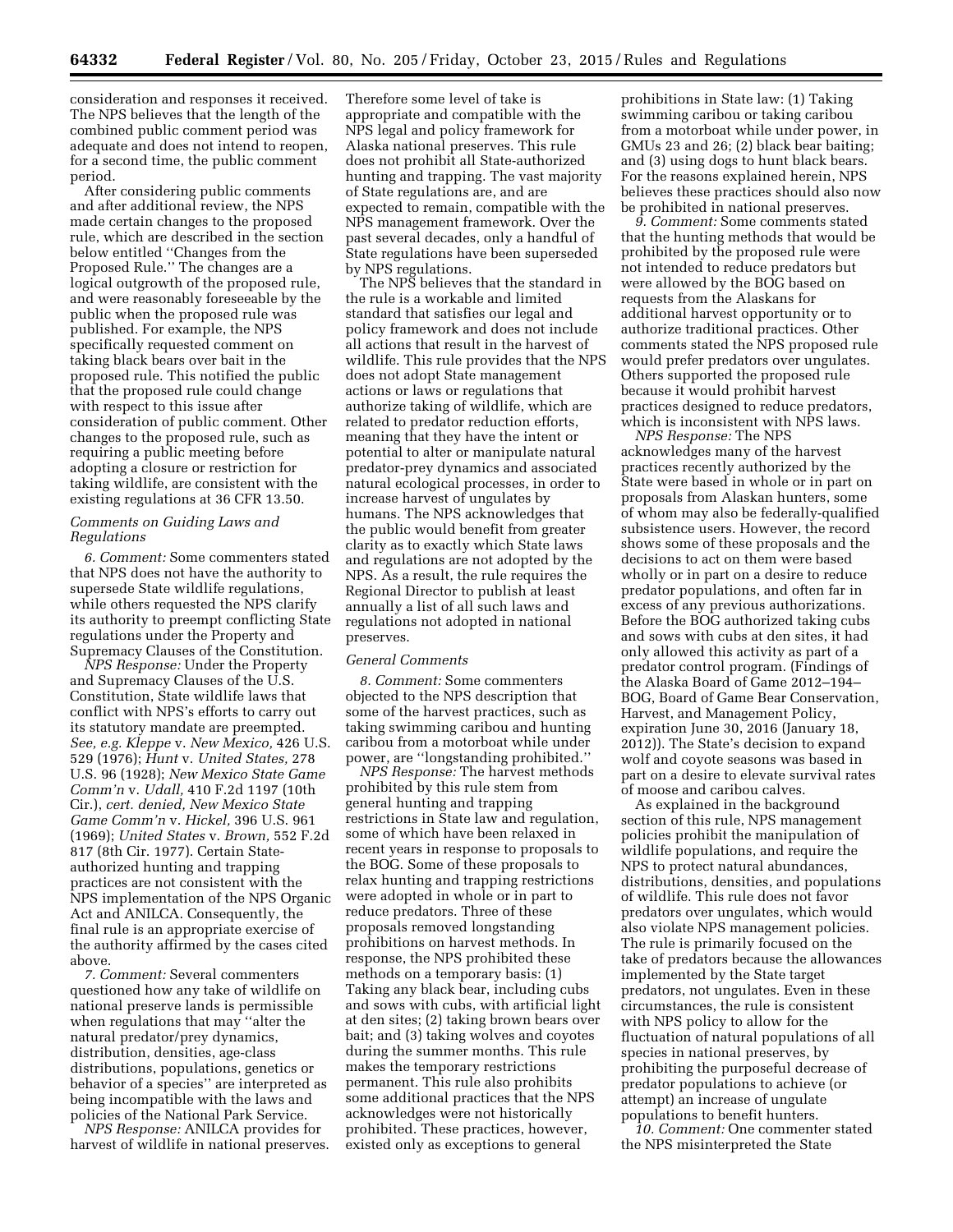sustained yield mandate in the proposed rule and requested the NPS clarify the State's statutory definition to make it clear the State has authority to manage for a variety of beneficial uses of wildlife rather than only to support a high level of human harvest of wildlife.

*NPS Response:* NPS acknowledges that the State may have broader authorities and goals, but in general, interpretation and clarification of State law is a matter for the State. This rule ensures that taking of wildlife in national preserves is consistent with federal laws and NPS policies that require the NPS to manage national preserves for natural processes.

*11. Comment:* Several commenters directly or indirectly commented on State-authorized subsistence harvest of fish and wildlife. Some commenters suggested ANILCA authorizes State subsistence separate from Title VIII subsistence. Some comments stated the proposed rule restricts subsistence uses by Alaska Natives. Some commenters stated that federally qualified subsistence users often prefer to harvest wildlife under State regulations because the State regulations are more liberal than federal subsistence regulations and the Federal Subsistence Board regulatory process is cumbersome and takes too long. Conversely, some subsistence hunters voiced support for the proposed regulations as they do not consider some of the methods prohibited by this rule to be traditional or consistent with natural processes and population dynamics.

*NPS Response:* ANILCA, 16 U.S.C. 3201, states that national preserves shall be managed ''in the same manner as a national park . . . except that the taking of fish and wildlife for sport purposes and subsistence uses, and trapping shall be allowed in a national preserve[.]'' Under ANILCA and in this rule, the term ''subsistence'' refers only to subsistence activities authorized by Title VIII of ANILCA, which must comply with the federal subsistence regulations (among other things, they are restricted to rural Alaska residents). ANILCA did not authorize any separate State subsistence activities. Take of wildlife is authorized in national preserves only to the extent it is consistent with either the federal subsistence regulations or with regulations applicable to taking of wildlife for ''sport purposes.''

The NPS acknowledges that some rural residents eligible to harvest wildlife under federal subsistence regulations in NPS units also harvest wildlife under State regulations in national preserves, particularly when

the State methods, seasons, and bag limits are more liberal. To the extent that this harvest does not conflict with NPS regulations applicable to sport hunting, these opportunities are preserved. Any changes to federal subsistence regulations should be proposed to the Federal Subsistence Board.

*12. Comment:* Some commenters objected to the use of the term ''sport hunting'' in the proposed rule as offensive and inaccurate in certain cases such as when a federal subsistence user moves out of the area and is no longer eligible to harvest under federal subsistence regulations.

*NPS Response:* The NPS understands that some hunters who harvest wildlife under State regulations are not hunting for recreation or ''sport.'' Sometimes individuals who are harvesting under State regulations were once rural residents but are no longer federally qualified subsistence users. However, Congress used the term ''sport purposes'' in ANILCA and it would be inappropriate for the NPS to allow harvest that is neither for ''subsistence purposes'' nor for ''sport purposes'' under 16 U.S.C. 3201.

*13. Comment:* Some commenters supported the prohibition on the methods of take in the proposed rule because they are unsporting or unethical; others stated the NPS should not regulate ethics regarding wildlife harvest.

*NPS Response:* Although the term ''sport'' is not defined in ANILCA, each term in a statute is presumed to have meaning. Sportsmanship in hunting has more than a hundred years of tradition and meaning in the conservation movement in America. See John F. Reiger, American Sportsmen and the Origin of Conservation (Winchester Press 1975). When methods of harvest go beyond traditionally accepted norms of ''sport'' in hunting, they may fall outside of what Congress intended when it authorized hunting in statutes like ANILCA. In some such cases, NPS believes regulations may be needed to curtail these activities that were never intended to occur in units of the National Park System. Such situations historically have been rare. Except for the prohibition of same-day airborne hunting in 1995, the NPS has not restricted the practices authorized by the State through federal rulemaking published in the CFR. There has, however, been a departure in recent years by the BOG, which has sought to advance the goals of increasing harvested species by targeting predators. In order to comply with federal law and NPS policy, these recent allowances

have been prohibited by the NPS in national preserves on a temporary basis through compendium actions, and are now permanently prohibited by this rule.

The NPS also recognizes that some practices that are being prohibited for ''sport'' hunters may be appropriate for subsistence users. An example of this is taking swimming caribou. On NPS lands, the take of swimming caribou for subsistence is allowed in accordance with federal subsistence regulations, but it is not appropriate as a ''sport'' hunting practice on waters within national preserves.

*14. Comment:* Some commenters stated the proposed rule would prohibit Alaska residents from participating in State subsistence fisheries.

*NPS Response:* This rule makes no changes to fishing regulations other than allowing the use of native species as bait for fishing. Fishing in NPS units under federal subsistence regulations must be in accordance with 36 CFR 13.470 and 50 CFR part 100. Other noncommercial fishing is authorized under 36 CFR 13.40 and in accordance with the provisions of 36 CFR 2.3. To the extent it is consistent with those regulations, State-authorized subsistence fishing is allowed within NPS units.

*15. Comment:* Some commenters asserted that NPS does not have authority to enact the proposed regulations and that the NPS actions are inconsistent with 16 U.S.C. 3114 and 16 U.S.C. 3125(3) of ANILCA.

*NPS Response:* This final rule is not promulgated under 16 U.S.C. 3114, which provides that subsistence take of fish and wildlife has priority over other uses when it is necessary to restrict the harvest of fish or wildlife to protect the viability of the population or to continue subsistence uses. The restrictions in this rule are not necessary to protect the viability of a population or to continue Title VIII subsistence uses, nor do they affect subsistence uses or priority. The NPS is promulgating this rule under the NPS Organic Act and 16 U.S.C. 3201, which provide NPS with authority to restrict the taking of wildlife for sport purposes in national preserves for reasons of public safety, administration, floral and faunal protection, or public use and enjoyment.

Similarly, 16 U.S.C. 3125(3) does not apply to this rule. That provision provides that ''[n]othing in this title shall be construed as . . . authorizing a restriction on the taking of fish and wildlife for nonsubsistence uses . . . unless necessary for the conservation of healthy populations of fish and wildlife . . . to continue subsistence uses of such populations [.]'' The phrase ''this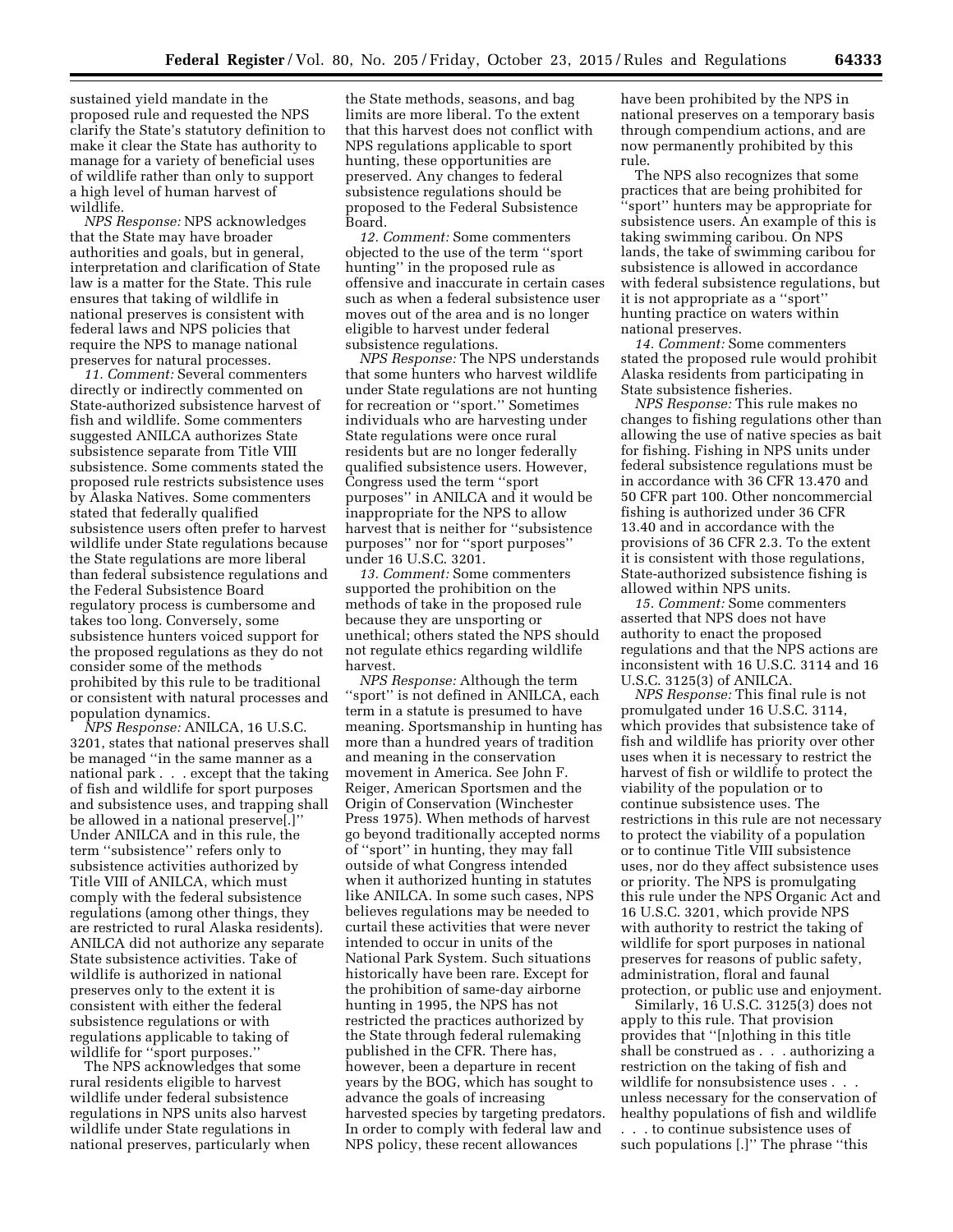title'' refers solely to Title VIII of ANILCA—this section does not apply to 16 U.S.C. 3201, which was enacted as part of Title XIII. This section thus does not preclude the NPS from authorizing restrictions under other titles in ANILCA (such as Title XIII) or other federal laws (such as the NPS Organic Act), as is the case here.

*16. Comment:* Some commenters stated the NPS should limit hunting to traditional harvest methods because current technology could result in overharvest. Commenters also stated that resources should be allocated to most local users when harvest must be reduced.

*NPS Response:* In consultation with the State and the Federal Subsistence Board, the NPS will consider restrictions on specific harvest practices on a case by case basis. In times of shortage ANILCA, 16 U.S.C. 3114, provides priority to local subsistence users over others.

*17. Comment:* Some commenters objected to the statement in the proposed rule that management of wildlife on national preserves must protect natural processes, because ANILCA calls for ''healthy'' populations, not ''natural'' populations.

*NPS Response:* Title VIII of ANILCA refers to conserving ''healthy'' populations of wildlife on federal public lands in Alaska. ANILCA also states that nothing in the statute modifies or repeals any federal law governing the conservation or protection of fish and wildlife. The statute explicitly identifies the NPS Organic Act as one of those federal laws. The NPS Organic Act requires the NPS to conserve the wild life in units of the National Park System (including national preserves) and to provide for visitor enjoyment of the wild life for this and future generations. 54 U.S.C. 100101. Policies implementing the NPS Organic Act require the NPS to protect natural ecosystems and processes, including the natural abundances, diversities, distributions, densities, age-class distributions, populations, habitats, genetics, and behaviors of wildlife. NPS Management Policies 2006 §§ 4.1, 4.4.1, 4.4.1.2, 4.4.2. The legislative history of ANILCA reflects that Congress did not intend to modify the NPS Organic Act in this respect: ''the Committee recognizes that the policies and legal authorities of the managing agencies will determine the nature and degree of management programs affecting ecological relationships, population's dynamics, and manipulations of the components of the ecosystem.'' Senate Report 96–413, Committee on Energy and Natural Resources at pages 232–233

(hereafter Senate Report 96–413). This is reflected in the statutory purposes of various national preserves that were established by ANILCA, which include the protection of populations of fish and wildlife.

*18. Comment:* Some commenters stated the proposed rule includes ambiguous terms and gives too much discretion to park superintendents.

*NPS Response:* The NPS believes the actions the superintendents are authorized to take in the rule are consistent with federal law and are comparable to the actions superintendents have long been authorized to take in similar circumstances. It also recognizes that superintendents are the subject matter experts regarding management of the park unit and have been delegated responsibility to take action and respond to changing circumstances that may affect the values and resources of a park unit.

*19. Comment:* Some commenters questioned the basis of the proposed rule because the NPS did not cite or provide evidence or data related to wildlife population-level effects or any conservation concern.

*NPS Response:* As discussed above, the rule is based on the NPS legal and policy framework, which among other things ''requires implementation of management policies which strive to maintain natural abundance, behavior, diversity and ecological integrity of native animals as part of their ecosystem . . . .'' Senate Report 96–413, at page 171. This rule is not based on particular wildlife population levels, and did not require the preparation of data on those levels. Rather the rule reflects the NPS responsibility to manage national preserves for natural processes, including predator-prey relationships, and responds to practices that are intended to alter those processes.

*20. Comment:* A couple of commenters asked for clarification about the harvest opportunities that would be prohibited by the proposed rule on a unit by unit basis.

*NPS Response:* The NPS believes the rule clearly describes the harvest practices that are prohibited. All but three of these practices are already prohibited by either NPS temporary actions or existing State law. The only currently allowed harvest practices that will be prohibited under this rule are taking caribou that are swimming or taking caribou from a motorboat while under power (currently allowed in portions of Noatak, Gates of the Arctic, and Bering Land Bridge National Preserves), black bear baiting, and using dogs to hunt black bears. The NPS will

assist the public to understand the impacts of the rule on sport harvest of wildlife in national preserves. The public and visitors are encouraged to contact or visit the local NPS offices for information or assistance.

*21. Comment:* One commenter opposed the prohibition on the take of muskrats at pushups, adding that this practice has been authorized by the State since 1967 and that the practice is not known to have caused conservation or user problems.

*NPS Response:* The proposed rule would have prohibited the take of muskrats at pushups, which is currently authorized under State regulations. This was not the NPS's intent, and the final rule has been modified to allow for this practice.

*22. Comment:* One commenter stated the allowance in the proposed rule for using electronic calls to take big game (except moose) should be modified to allow electronic calls for all game (except moose).

*NPS Response:* The NPS agrees with the suggestion, which is consistent with State law. The NPS has modified the rule accordingly.

*23. Comment:* Some commenters objected to the practice of trapping and snaring generally due to the potential for user conflicts and safety concerns due to traps and snares on or near trails. Some commenters specifically objected to snaring bears. Some commenters said trapping should not be allowed near trails used by others in order to protect those visitors and their pets. Some commenters said trappers should be required to identify their traps with their name and contact information.

*NPS Response:* ANILCA generally allows for trapping (including snaring) in national preserves. Under this rule and adopted State law, there are restrictions on animals that may be trapped under a trapping license, types of traps, as well as restrictions on locations where traps may be set. Because pets are required to be leashed, traps—even those set near trails—have not been a concern historically. In the event that trapping presents safety concerns, the NPS will address those concerns on a case-by-case basis.

*24. Comment:* Commenters suggested there is an inconsistency between what is being proposed for NPS lands in Alaska and allowances in some Lower 48 parks, including taking coyotes yearround.

*NPS Response:* Units of the National Park System are ''united through their interrelated purposes and resources into one National Park System,'' and managed in a manner ''consistent with and founded in the purpose established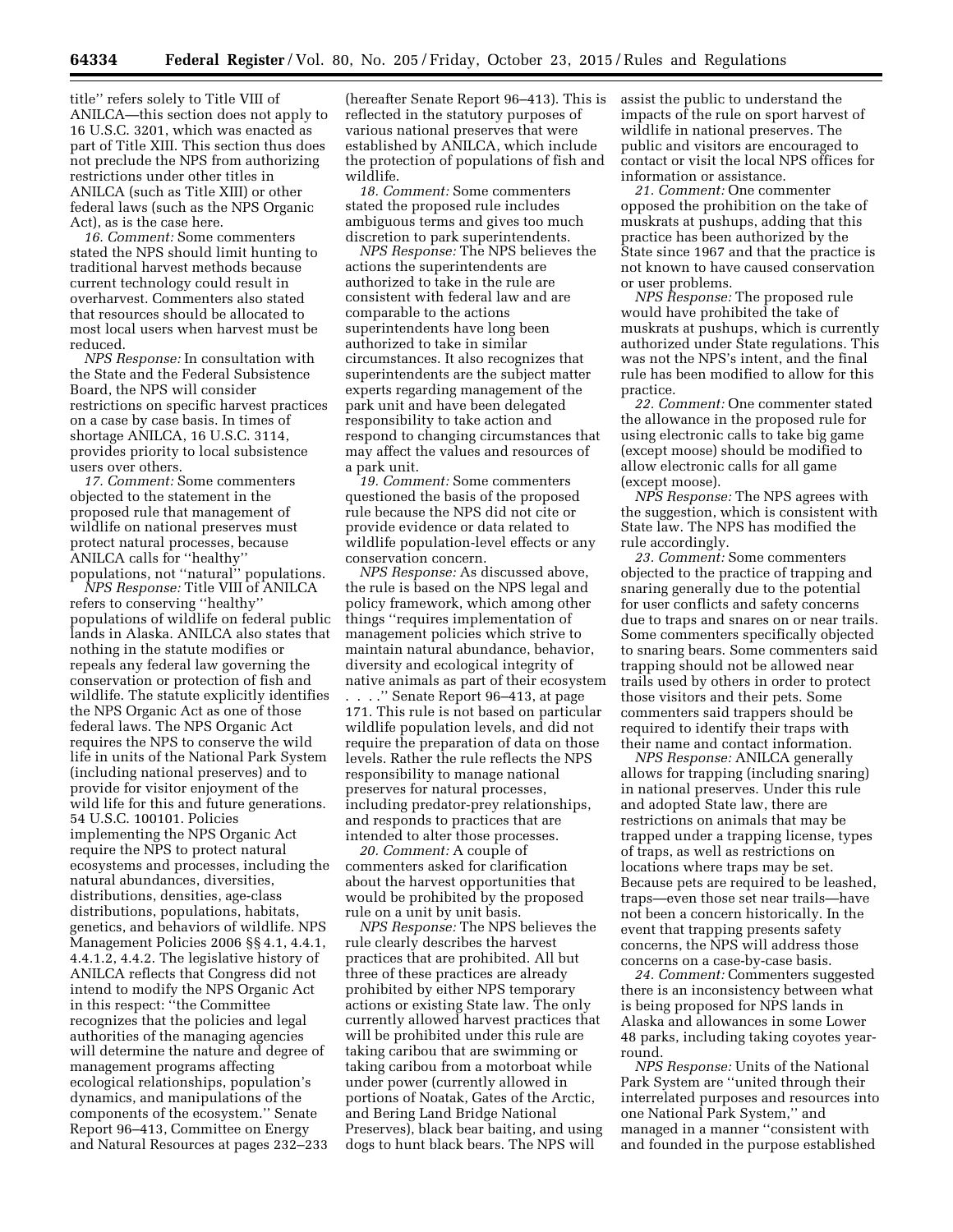by'' the NPS Organic Act, ''to the common benefit of all the people of the United States.'' 54 U.S.C. 100101. But units also are managed consistent with their enabling statutes and other laws specifically applicable to those units, such as ANILCA. Hunting of any kind is generally prohibited in units of the National Park System, 36 CFR 2.2, except where specifically authorized by statute, as is the case for national preserves in Alaska (as well as subsistence activities in other Alaska units). In those units that do allow hunting, hunting seasons for particular species generally vary from unit to unit and are often set by State law. When NPS sets seasons or other restrictions by regulation, it does so case by case, based on the resource and management needs of the particular unit.

*25. Comment:* Some commenters suggested that the rule should prohibit the more subtle means of affecting the natural functioning ecosystem, such as hunters not being required to obtain tags or permits for predators, same-day airborne hunting and trapping, and sale of raw hides and skulls.

*NPS Response:* Many of the activities described by the commenter are already prohibited under federal regulations. For example, same-day airborne hunting of big game animals, arctic fox, red fox, or lynx is not allowed on NPS lands. Additionally, sale of raw hides and skulls is not allowed under existing NPS regulations. The NPS has not identified a need for NPS-issued tags and permits and consequently has not required harvest permits and tags beyond those required by State regulations and federal subsistence regulations.

*26. Comment:* One commenter said that while ungulates will probably remain the focus of the State's intensive management program, it is conceivable that another species could become the focus in the future due to fads or economic interests. The commenter suggested that NPS needs the flexibility to include additional species when necessary to provide for naturally functioning ecosystems.

*NPS Response:* While naturally functioning ecosystems include natural diversity and abundances of native wildlife populations, the NPS does not believe it is necessary to modify the proposed rule to address this concern. Should the issue arise in the future, the NPS will work with the State and consider appropriate action at that time.

*27. Comment:* One commenter suggested adding ''intercepting'' wildlife to the list of prohibited actions that cannot be taken by an aircraft, snowmachine, or other motor vehicle. Also, the term ''positioning'' is used to

refer to the practice of using snowmachines for lining caribou up for a shot. It should be clarified whether this practice is considered ''herding.''

*NPS Response:* Paragraph (g)(4) of this rule prohibits using an aircraft, snowmachine, off-road vehicle, motorboat, or other motor vehicle to harass wildlife, including chasing, driving, herding, molesting, or otherwise disturbing wildlife. Using an aircraft, snowmachine, or other motor vehicle to ''intercept'' or ''position'' wildlife is prohibited by this provision, because the wildlife would be (among other things) harassed, chased, driven, herded, molested, or otherwise disturbed by the use of the aircraft, snowmachine, or motor vehicle. As a result, the NPS does not believe it is necessary to revise the proposed rule to specifically prohibit ''intercepting'' or ''positioning'' wildlife as these activities are already covered by the rule.

*28. Comment:* Some commenters stated the NPS should also address bag limits for certain species, such as wolves.

*NPS Response:* The NPS generally believes bag limits are more appropriately addressed through the State regulatory process and Federal Subsistence Program in conjunction with harvest information and population data. Should bag limits become a concern in the future, the NPS will work with the State and the Federal Subsistence Board as appropriate.

*29. Comment:* Some commenters objected to prohibiting the harvest methods identified in the proposed rule as unnecessary since they duplicate State regulations already in effect or would eliminate harvest opportunities for Alaskans.

*NPS Response:* The NPS affirms current State prohibitions on harvest methods by codifying them as federal law. Should exceptions to these State prohibitions be made in the future, the NPS will consider whether to adopt the same exceptions for national preserves. The majority of existing harvest opportunities provided under State law will still be available for hunters in national preserves.

## *Annual List of Harvest Regulations Not Adopted*

*30. Comment:* Some commenters objected to the provision in the proposed rule requiring the Regional Director to compile an annual list of State laws and regulations that are not adopted in national preserves because they are aimed at reducing predators. Some comments suggested that the NPS hold public hearings and a public comment period before the Regional

Director places laws and regulations on this list. Other commenters stated this provision is inconsistent with ANILCA and would give superintendents too much discretionary authority.

*NPS Response:* The provision requiring the Regional Director to identify State laws and regulations not adopted under paragraph (f) is designed to remove any ambiguity about which State-authorized activities are prohibited on national preserves. The NPS does not believe that a hearing or public comment period is appropriate for the annual list because these activities will be prohibited by paragraph (f)(2) without any further action by the NPS or the Regional Director. The purpose of the list is to inform the public about which laws and regulations are not adopted by the NPS so that there is no confusion about what is allowed in national preserves. The list is expected to change only to the extent the State authorizes new predator reduction activities that otherwise would affect national preserves. The overall goal of this provision is to maintain the traditional status quo and prevent the introduction of new predator reduction activities in national preserves.

ANILCA allows the Secretary of the Interior (acting through the NPS) to restrict sport hunting and trapping in national preserves after consultation with the State of Alaska, and does not diminish the authority of the Secretary of the Interior over the management of public lands. See the Background section of this final rule for more information about NPS authority to promulgate this rule. The NPS believes that compiling and annually updating a list of the activities prohibited by paragraph (f) is consistent with the statutory authority provided to the NPS for the management of national preserves.

#### *Taking Bears Over Bait*

*31. Comment:* Some commenters stated that the practice of baiting black bears and brown bears is appropriate because it will not have adverse ecological or public safety effects. Others commented that baiting black bears and brown bears should be prohibited because it may create public safety issues, food-conditioned bears, or impact natural populations or processes.

*NPS Response:* The NPS proposed prohibiting the harvest of brown bears over bait to avoid public safety issues, to avoid food conditioning bears and other species, and to maintain natural bear behavior as required by the NPS legal and policy framework. By design, baiting typically uses human or pet food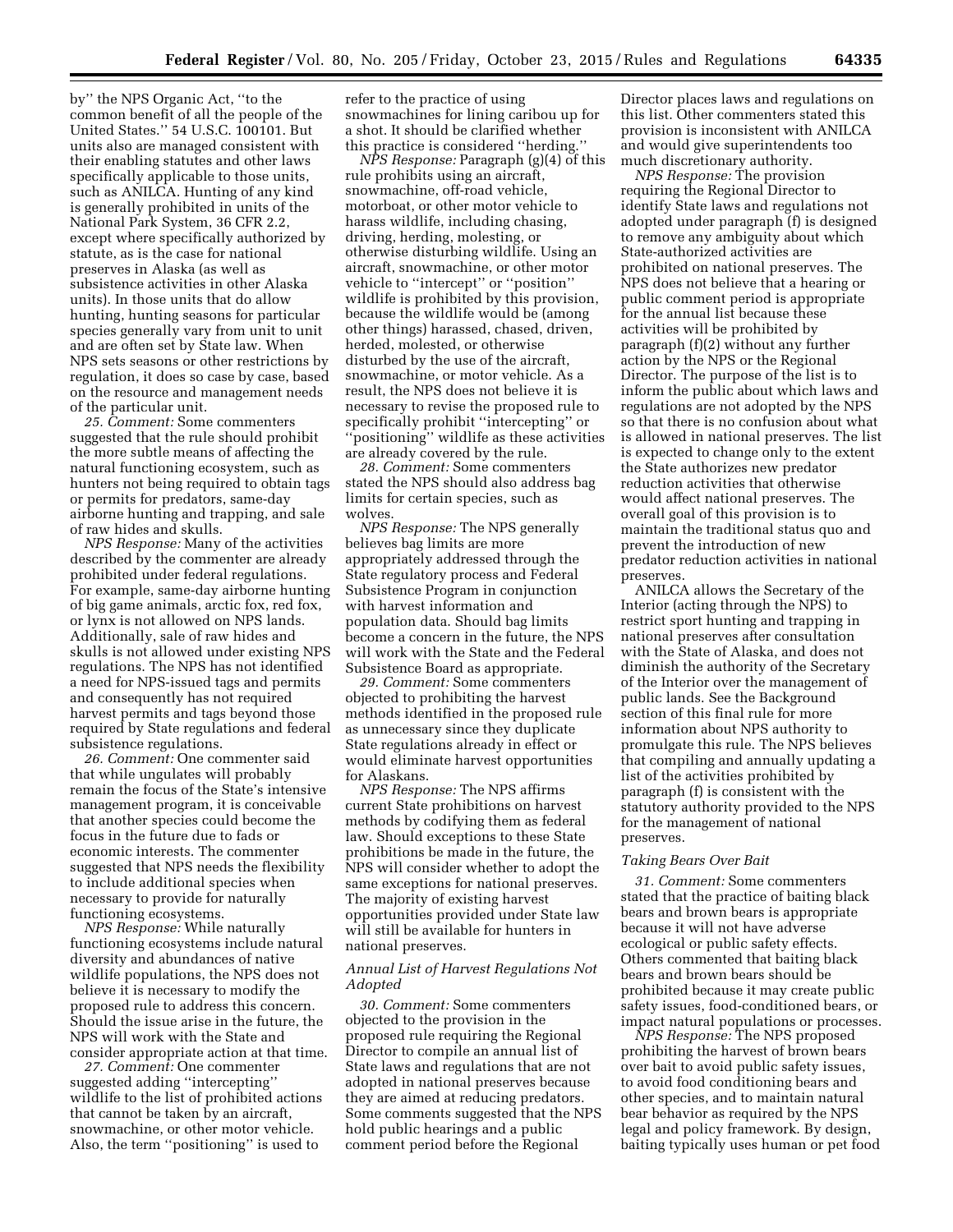to alter the natural behavior of bears to predictably attract them to a specific location for harvest. Land and wildlife management agencies strive to eliminate the feeding of bears through individual and collective educational efforts, due to the increased likelihood that foodconditioned bears are killed by agency personnel or the public in defense of life or property. Food-conditioned bears are also believed more likely to cause human injury. To that end, NPS regulations prohibit feeding wildlife and the practice of baiting is at odds with this.

Because the concerns presented by taking brown bears over bait also apply to black bear baiting, the NPS requested public comment on whether taking black bears over bait should be allowed to continue on national preserves. After reviewing public comment, the NPS has decided to prohibit taking black bears over bait in national preserves. This decision is consistent with State regulations applicable to Denali State Park, where taking of wildlife is authorized but taking black bears over bait is prohibited (see 2014–2015 Alaska Hunting Regulations, p. 27 and 78 and 5 AAC 92.044 for game management units where the practice is authorized).

Bait stations tend to be located in accessible areas due to the infrastructure (typically a 55 gallon drum) and quantity (including weight) of bait used to engage in this activity and the frequency with which the stations must be replenished. Because of the accessibility of these areas, they are typically used by multiple user groups, which contributes to the public safety concerns associated with baiting. Although there are State regulations that prohibit bait stations within a certain distance of structures (cabins/ residences), roads, and trails, these distances lack biological significance relative to bears, whose home ranges can include tens to hundreds of square miles.

*32. Comment:* Some commenters stated that bear baiting should be allowed in national preserves because it is a historical practice that predates the establishment of national preserves and it a customary practice by many Alaskans. Commenters also stated the practice should be allowed because the amount of take is or would be small.

*NPS Response:* According to information provided by the State of Alaska, harvest of black bears over bait was authorized by State regulations in 1982. The creation of all NPS areas in Alaska preceded this date. Harvest of bears over the remains of legallyharvested animals not required to be salvaged will continue to be lawful

provided the remains are not moved. To the extent the practice of baiting bears is a customary and traditional practice by rural residents, those uses may be authorized for Federally qualified rural residents pursuant to regulations adopted by the Federal Subsistence Board.

The NPS recognizes that the number of bears harvested over bait in national preserves may not be large. However, this provision is not based on how many bears are harvested or whether that harvest would impact bear population levels. It is based on the legal and policy framework that governs national preserves and calls for maintaining natural ecosystems and processes and minimizing safety concerns presented by food-conditioned bears.

*33. Comment:* One commenter recommended the definition of bait exclude legally taken fish and that bait should exclude legally taken wildlife that is not required to be salvaged under federal as well as State law. A comment was received that game that died of natural causes should not be considered bait.

*NPS Response:* The NPS has modified the definition of bait in a manner that excludes native fish, consistent with State law. Upon review, the NPS determined it is not necessary to reference State or federal law regarding salvage requirements in the definition of bait. The result is that parts of legally taken fish or wildlife that are not required to be salvaged are not considered bait if the parts are not moved from the kill site. The rule excludes from the definition of bait game that died of natural causes, if not moved from the location where it was found.

#### *Taking Black Bears With Artificial Light at Den Sites*

*34. Comment:* Some comments stated that the use of artificial light to aid the harvest of black bears in dens should be allowed to ensure proper species identification, prevent take of cubs or sows with cubs, and facilitate a human shot placement. Others commented that the use of artificial light to aid the harvest of black bears in dens should be prohibited due to effects on ecological processes and populations and the potential for dangerous orphaned cubs.

*NPS Response:* Although artificial light may, in some cases, aid the harvest of black bears in dens by assisting with species identification and shot placement, the NPS does not support authorizing this practice for sport hunting in national preserves. For rural subsistence users, the NPS believes this matter is more appropriately addressed

by the Federal Subsistence Board. The final rule maintains the proposed prohibition on using artificial light to take wildlife, subject to certain exceptions.

## *Using Dogs To Hunt Black Bears*

*35. Comment:* In response to a question in the proposed rule, some commenters supported the use of unleashed dogs to hunt black bears pursuant to a State permit. Some commenters stated that the use of dogs to hunt black bears has been allowed since 1970 and is not historically illegal. Other commenters opposed the use of dogs to hunt black bears. These comments stated that this activity would increase stress and trauma for the dogs and bears, reduce bear populations in national preserves, disrupt the natural balance of predator-prey dynamics, alter bear feeding patterns, harass other wildlife, transmit diseases to wildlife, interfere with other sport and subsistence hunters, and be dangerous for the dogs and humans in the area (including by driving bears into roadways and onto private property). Several comments stated that dogs used for hunting roam over large portions of the land, often out of the sight and control of their handlers. Some comments stated that this activity is unethical, unsportsmanlike, and does not have a traditional or cultural basis in Alaska. Other comments stated that dogs are often used to ''tree'' bears, which makes it difficult to determine the sex of the bear and could result in the killing of females with cubs.

*NPS Response:* Commenters are correct that using dogs to hunt black bears is not ''historically illegal.'' While State of Alaska law generally prohibits taking big game with the aid or use of a dog, there is an exception for using a dog to take black bears pursuant to a non-transferable permit issued by the ADF&G. The NPS agrees that this practice could have some of the adverse impacts suggested by commenters who oppose the practice. The NPS also believes the use of unleashed dogs to hunt black bears is one of the practices that is inconsistent with the traditional ''sport hunting'' that is authorized by ANILCA, as discussed above. The rule generally prohibits taking big game with the aid of use of a dog. The proposed rule has been modified to eliminate an exception that would have allowed the use of dogs to harvest black bears under a State permit.

*36. Comment:* Some commenters supported the use of unleashed dogs to hunt ''problem animals'' and the use of leashed dogs to hunt wounded black bears.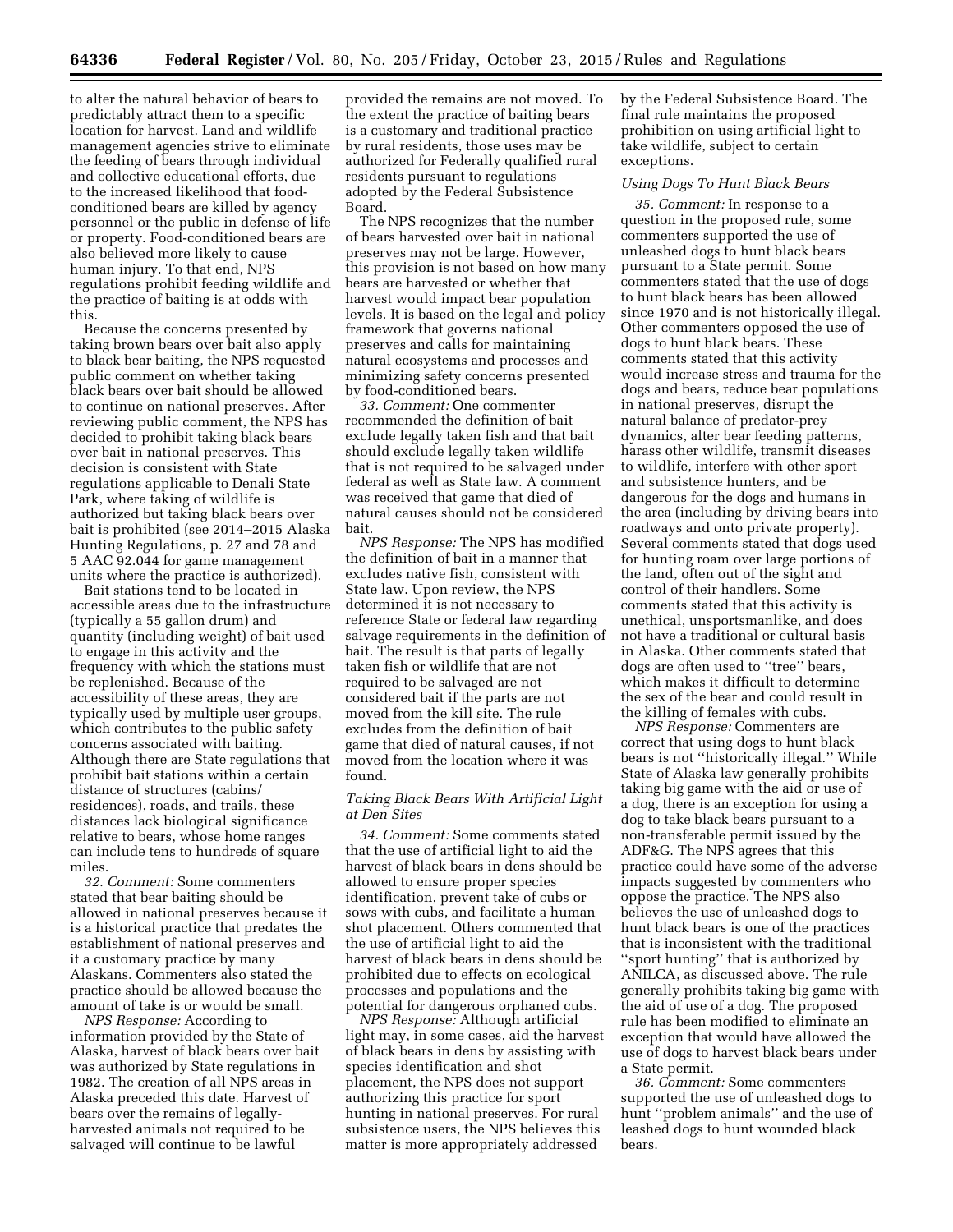*NPS Response:* There is no allowance in State law to use unleashed dogs to hunt ''problem animals.'' Current State law allows use of a single, leashed dog in conjunction with tracking and dispatching a wounded big game animal, including black bear. The intent of the leash requirement is to ensure that native wildlife are not pursued, harassed, or killed by unleashed dogs and to prevent any contact between native wildlife and domestic dogs. The State-authorized use of a single, leashed dog in conjunction with tracking and dispatching a wounded big game animal will remain authorized in national preserves. The NPS will take appropriate action to protect the safety of park visitors and other wildlife from problem animals, such as bears.

*37. Comment:* Some commenters supported using sled dogs to travel to and from hunting and trapping areas, in search of game, and to haul out taken game, but not to chase wildlife.

*NPS Response:* Sled dogs are allowed under 16 U.S.C. 3121(b) of ANILCA for subsistence uses and under 16 U.S.C. 3170(a) of ANILCA for other traditional activities, unless prohibited or restricted on a site specific basis. There are currently no prohibitions or restrictions on this activity in areas where hunting and trapping are authorized. Herding, harassing, hazing, or driving wildlife is prohibited under NPS regulations. This includes ''chasing'' wildlife.

### *Wolves and Coyotes*

*38. Comment:* Several commenters supported the limitations on taking wolves and coyotes in the proposed rule, and suggested additional protections such as extending the duration of the no-take period and imposing bag limits. These comments were concerned about hunting pressure, declining populations, and protecting pregnant females to avoid orphaned pups and unsuccessful rearing. Other commenters opposed the limitations on taking wolves and coyotes in the proposed rule, and suggested additional allowances for taking these species, including adoption of the State hunting seasons. Several commenters stated that extended hunting seasons for wolves and coyotes allow for a traditional form of hunting specifically authorized under the State subsistence program, and are not meant to be predator control.

*NPS Response:* The rule prohibits taking wolves and coyotes from May 1 through August 9. These dates reflect previously longstanding State harvest seasons that provided harvest opportunities while maintaining viable wolf and coyote populations. The rule maintains the decades-old management paradigm of State and federal managers, rather than adopting recently liberalized State regulations that lengthen the hunting seasons. Should wolf or coyote population levels become a concern in the future, the NPS will work with the State and consider appropriate action at that time.

*39. Comment:* Some commenters stated that coyotes are not native to Alaska.

*NPS Response:* Coyotes are native to North America, and while coyotes may not have historically occupied all of their current range, their expansion most likely occurred through natural processes. Consequently, the NPS manages coyotes in the same manner as other native species consistent with NPS Management Policies (§§ 4.1, 4.4.1, 4.4.1.2, 4.4.2).

*40. Comment:* A few commenters questioned whether wolf pelts taken during the denning season have limited value.

*NPS Response:* The NPS understands that some individuals may have uses for wolf pelts that are harvested outside the normal trapping season. This rule, however, protects wolves during the denning season when they are vulnerable. The rule preserves the opportunity to harvest wolves when the pelts are thicker for cold winter temperatures. A pelt that has begun to shed out for summer is thinner, may become patchy, and for these reasons is not generally considered as valuable.

### *Swimming Caribou*

*41. Comment:* One commenter stated that the proposed prohibition on taking swimming caribou would be difficult to enforce because the harvest opportunities are along the river's edge and animals often fall in the low spots or the water. Another commenter supported the prohibition, noting that there are sufficient opportunities for sport hunters to harvest caribou on land.

*NPS Response:* NPS agrees that there are adequate opportunities for sport hunters to harvest caribou on land. Although there may be a few situations where it is difficult to tell whether a caribou was taken while swimming, the NPS believes that the prohibition will be enforceable. Also, under existing State regulations, this practice is limited to waters in GMUs 23 and 26. Noatak, Gates of the Arctic, and Bering Land Bridge are the only national preserves within these GMUs. To the extent individuals who are not federally qualified subsistence users engage in this activity elsewhere (*e.g.,* Onion Portage within Kobuk Valley National Park), such use is not authorized under existing NPS regulations, which allow

only federally qualified subsistence users to hunt within certain national parks and monuments in Alaska.

*42. Comment:* Several commenters opposed the prohibition on the take of swimming caribou, stating that it would prevent those who no longer live in rural Alaska from harvesting foods in a traditional manner. Commenters stated that former residents would not be allowed to return to hunt or to assist elders with hunting in traditional ways. Other commenters supported the proposed prohibition of taking caribou while swimming, noting that it is unsporting and not consistent with fair chase.

*NPS Response:* The NPS recognizes that taking caribou while swimming is a customary and traditional subsistence practice in some areas of the State. The NPS supports continuation of this practice under federal subsistence regulations in NPS units. The NPS also agrees with the comment that the practice of taking caribou while swimming is not consistent with fair chase and thus believes it is not appropriate to allow as a sport hunting practice. Although former local residents who no longer qualify to hunt under federal subsistence regulations will not be able to engage in such subsistence harvests, they may participate in other aspects of the traditional practice.

#### *Obstruction of Hunting*

*43. Comment:* Some commenters opposed the proposed prohibition on obstructing hunting activities as unnecessary or providing special treatment to hunters. Others questioned the need for the provision because it is already in State law.

*NPS Response:* In the past, the NPS has received reports of individuals actively attempting to obstruct others from hunting. While this conduct is prohibited under State law, it is not currently prohibited under NPS regulations. Consequently, in the event of a violation of this type in a national preserve, only the State could take enforcement action. This rule allows the NPS also to take enforcement action. This protects the lawful rights of hunters in national preserves, but does not afford them special treatment above what they are currently entitled to by State law.

#### *Bait for Fishing*

*44. Comment:* Commenters generally supported using native species as bait for fishing. Some commenters suggested the species used should be obtained from the waters being fished to avoid introducing a species that is native to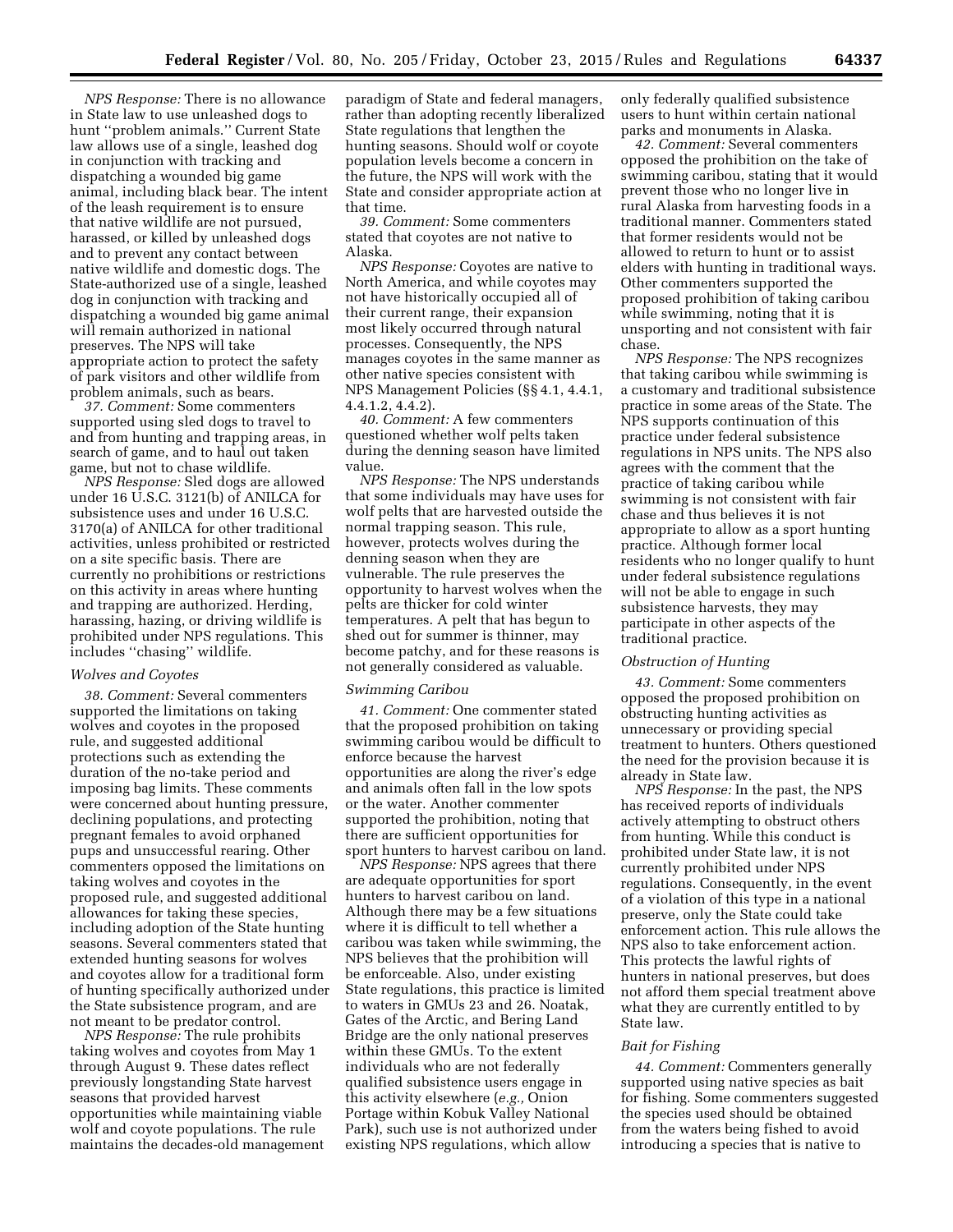Alaska but not native to a particular watershed.

*NPS Response:* The NPS agrees that bait species should be limited to those native to Alaska, but does not believe that allowing the use of species not native to a particular watershed poses a risk that new species will be introduced into that watershed. Existing State and federal regulations already prohibit the use of live fish for bait in fresh water, and using dead fish or unfertilized eggs removed from a harvested fish will not result in the introduction of new species that are not native to a particular watershed. In marine waters, existing regulations already require that any fish used for bait come from the same waters being fished.

*45. Comment:* One commenter supported allowing bait for fishing but stated the rule is not necessary because State regulations that allow bait apply to NPS units.

*NPS Response:* Section 13.40(b) provides that fishing must be consistent with 36 CFR 2.3. Section 2.3 prohibits the use of live or dead minnows or other bait fish, amphibians, nonpreserved fish eggs or fish roe as bait for fishing in fresh waters, along with methods other than hook and line. Consequently this rule is necessary to allow the use of native species of fish or fish eggs as bait for fishing.

*46. Comment:* Some commenters supported the intent to allow bait for fishing since it is a common practice and commonly allowed in Alaska, but said it would create confusion on waters where the State has prohibited bait. These commenters also noted the State allows many forms of bait that would not be considered native species, such as natural or synthetic scents, and natural or processed vegetable matter.

*NPS Response:* NPS regulations adopt non-conflicting State regulations. Under existing NPS regulations, the use of bait is allowed in accordance with State law under 36 CFR 2.3 except for the use of fish, amphibians or their eggs. This rule allows the use of native fish, amphibians, and their eggs as bait if authorized by the State. If the State does not allow the use of these types of bait in waters within NPS areas, State law will govern and the use of native fish, amphibians, and their eggs as bait will not be allowed.

### *Updating Federal Subsistence Regulations*

*47. Comment:* Some commenters opposed removal of regulatory language providing for consultation with the State regarding potential closures to subsistence harvest of fish and wildlife. A suggestion was made to retain the

provision adopting non-conflicting State laws for subsistence harvest of fish and wildlife. A comment also suggested adding several provisions to the subsistence closure procedures in 36 CFR 13.490, including consultation with various stakeholders, holding public hearings in the affected vicinity, and holding hearings in coordination with other meetings.

*NPS Response:* The existing provision that adopts non-conflicting State laws is not necessary due to the assumption by the Federal Subsistence Board of regulatory authority over Title VIII subsistence harvest of fish and wildlife. Federal subsistence regulations, which apply in NPS units where Title VIII subsistence is allowed, include regulatory language that adopts nonconflicting State laws. The provision in 36 CFR 13.490 is no longer necessary and will be removed by this rule.

Upon review of comments and considering the practices of the Federal Subsistence Board, the NPS agrees with the recommendation to retain the language providing for consultation with the State prior to the NPS implementing closures to subsistence take of fish and wildlife. Because harvest is regulated by the Federal Subsistence Board, the NPS has modified the proposed rule to also include consultation with the Federal Subsistence Board.

Finally, for consistency with 36 CFR 13.50, which was modified based upon comments (addressed below), the rule has been modified to specify that public hearings will be held near the affected park unit (rather than the ''affected vicinity'') prior to implementing the management action in nonemergency situations.

#### *Updating Closure and Restriction Procedures*

*48. Comment:* Some commenters objected to the changes in 36 CFR 13.50 as inconsistent with ANILCA or not appropriate for Alaska.

*NPS Response:* The changes to 36 CFR 13.50 bring procedures for implementing closures and restrictions more in line with procedures that apply to the entire National Park System under 36 CFR 1.5, as well as procedures used by Alaska State Parks. 11 AAC 12.355. The public will benefit from aligning procedures with other NPS units as well as Alaska State Parks. This consistency will enable the public to more effectively engage managers regarding their uses of the public lands and the resources on them.

While commenters referred generally to the proposed changes as being inconsistent with ANILCA, the only

provision cited was 16 U.S.C. 3202. That section contains general savings provisions preserving the Secretary's authority to manage public lands and preserving the State's non-conflicting authority to manage fish and wildlife on those lands. Nothing in that section is specifically relevant to the closure and restriction provisions of 36 CFR 13.50; accordingly the NPS finds no conflict between ANILCA and these procedural updates.

*49. Comment:* Some commenters stated the proposed rule would give too much authority to the superintendents to adopt restrictions, specifically on taking of fish or wildlife for sport purposes. Some commenters stated that closures or restrictions must be based upon demonstrated biological considerations (*e.g.,* wildlife population data).

*NPS Response:* Federal statutes, including ANILCA, provide the NPS with substantial discretion in managing units of the National Park System. Generally, National Park System regulations need only be ''necessary or proper for the use and management of System units.'' 54 U.S.C. 100751. With respect to sport hunting in national preserves in Alaska, Congress authorized the NPS to restrict these activities for reasons of ''public safety, administration, floral and faunal protection, or public use and enjoyment.'' 16 U.S.C. 3201. The NPS thus is not required to base its management decisions regarding these restrictions only on biological considerations. The rule maintains the superintendent's long established authority to make management decisions for NPS units based upon a variety of criteria. The NPS plans to continue to require review of all proposed closures and restrictions at the regional level.

*50. Comment:* Some commenters were concerned that the proposed changes to 36 CFR 13.50 would limit Alaskans' ability to comment on potential closures and restrictions on NPS-managed areas by shortening the comment period, soliciting comments from non-residents of Alaska, and reducing the number of public meetings.

*NPS Response:* While hearings are required in certain circumstances (*e.g.,*  restricting subsistence harvest of fish or wildlife under Title VIII of ANILCA or access authorized under 16 U.S.C. 3170(a)), there is no statutory requirement to take public comment on closures or restrictions that are not required to be published in the **Federal Register**. The NPS believes, however, that public involvement is an important component of managing NPS units.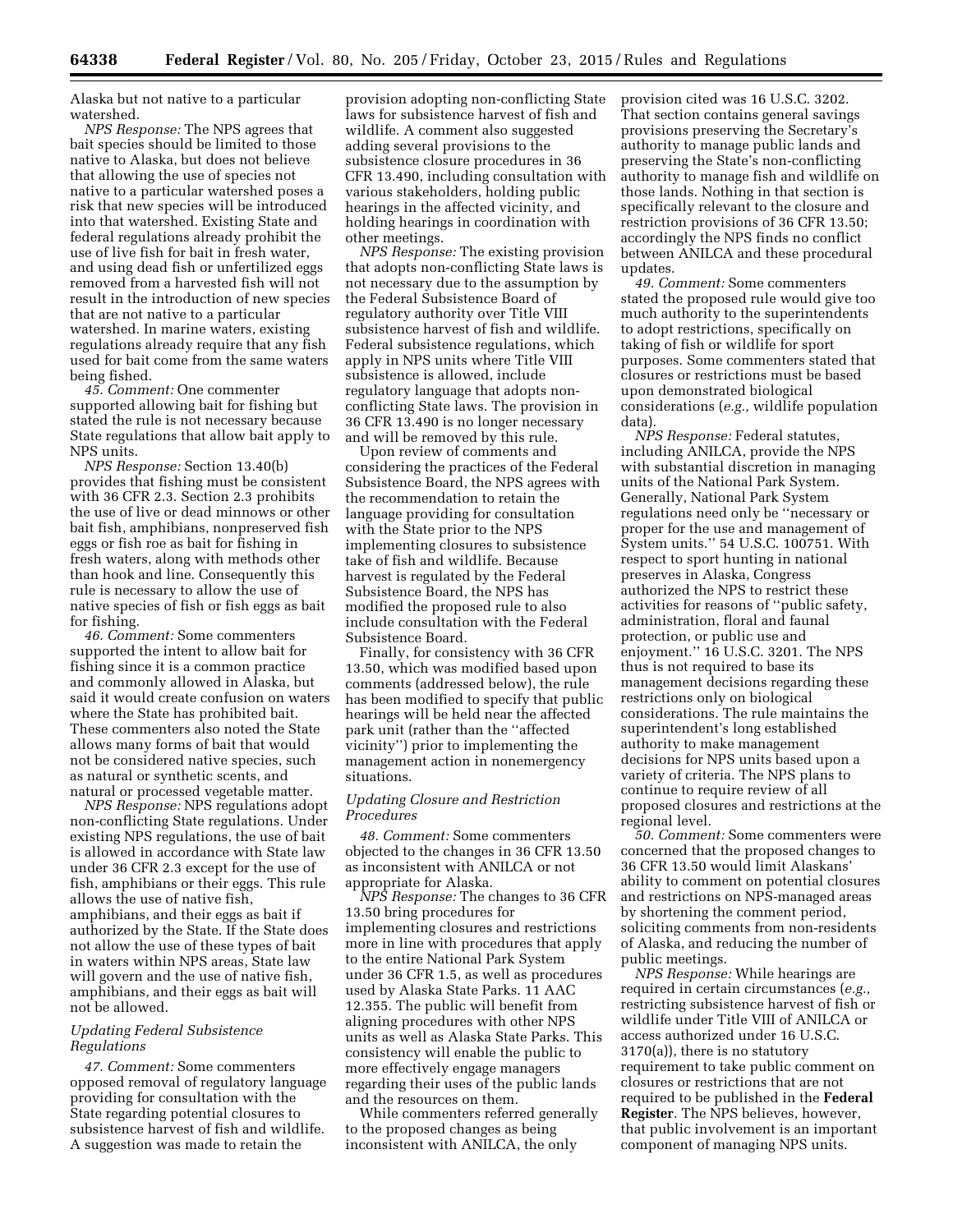Alaskans and all Americans have an important say in how these national interest lands are managed. Accordingly, except in emergencies, the rule requires an opportunity for public comment, including holding at least one public meeting near the affected NPS unit, prior to adopting a closure or restriction related to taking fish or wildlife. The changes to § 13.50 will not limit any existing opportunities, including public meetings, for Alaskan residents to comment on proposed closures and restrictions for NPS units in Alaska. The NPS posts online proposed closures and restrictions for NPS units in Alaska and invites public comment on them. The NPS intends to continue this practice.

*51. Comment:* Some commenters objected to removing the requirement that the NPS hold a hearing before implementing closures or restrictions on taking of fish and wildlife for sport purposes. Some were concerned that the NPS would cease meeting with local communities or that the change would give superintendents too much discretion to decide whether to meet with local communities. Some commenters stated the NPS should not consider the time or expense to the government or anticipated number of attendees in determining whether to hold public hearings.

*NPS Response:* The proposed rule would have replaced the existing regulatory requirement to hold a hearing in the affected vicinity with a requirement to provide an opportunity for public comment, which could include a written comment period, public meeting, public hearing, or a combination thereof. After reviewing comments and considering the similar procedures used by the BOG and the Federal Subsistence Board, the NPS modified the proposed rule to add a requirement to hold one or more public meetings near the affected park unit prior to implementing a closure or restriction on taking fish and wildlife in national preserves, except in the case of emergencies. The NPS will attempt to hold public meetings in conjunction with other events, like Subsistence Resource Commission meetings, when possible. The NPS will consider holding more than one public meeting depending the nature of the action, local interest, and other opportunities for engagement. The rule will also require the NPS to continue the current practice of providing an opportunity for public comment prior to implementing proposed closures and restrictions related to taking fish and wildlife. The NPS intends to continue its current practice of accepting written comments

submitted electronically or by mail or hand delivery. This will give Alaskans and other Americans an opportunity to provide meaningful input on these management actions.

*52. Comment:* Some comments suggested the NPS provide public notice and hold a hearing prior to adopting emergency closures relating to fish and wildlife.

*NPS Response:* Although the NPS supports providing the public with a meaningful opportunity to comment, in certain circumstances action may be necessary to protect wildlife or public safety before there is an opportunity for public comment or a hearing. The NPS will provide appropriate notice of emergency closures and restrictions in accordance with the provisions of 36 CFR 13.50.

*53. Comment:* Some commenters stated the proposed rule would eliminate a requirement to do written determinations stating the basis for closures, restrictions, and other designations.

*NPS Response:* Although the procedures in 36 CFR 1.5(c) require a written determination of need explaining the reasons for closures or restrictions on public use, the current procedures in § 13.50 do not. The NPS however, has provided such determinations for all proposed closures and restrictions in NPS units in Alaska to better inform the public about the reasons for its decisions. This comment highlights the complexity regarding the various procedural regulations that currently apply to NPS units in Alaska. The NPS believes it is in the public's interest to streamline procedures as much as possible in order to make them more consistent. This will make it easier for the public to be involved in NPS decision-making in Alaska. Accordingly, the NPS has decided to apply the procedures of 36 CFR 13.50, as revised in this rule, to all closures and restrictions in NPS units in Alaska unless a more specific regulation in part 13 provides otherwise (*i.e.,* 36 CFR 13.490 pertaining to closures to subsistence harvest of fish and wildlife). These revised procedures that apply to all NPS units in Alaska require a written determination explaining the basis of the restriction.

*54. Comment:* Some commenters objected to utilizing web-based tools for information sharing and taking public comment since not all Alaskans have reliable internet. Other commenters objected to using the internet because it is easier for individuals outside Alaska to provide input. Some commenters interpreted the proposed rule to imply

that the NPS will engage the public using social media exclusively.

*NPS Response:* The NPS acknowledges that some individuals, especially in rural Alaska, may not have reliable internet access or may prefer other methods of communicating with the NPS. The methods of providing notice in the rule are consistent with NPS practices in place in Alaska for more than a decade. The primary method of notifying the public of closures or restrictions has been posting notice online and disseminating press releases by email. It has been the practice for the NPS to invite public comment through electronic means as well as by mail or hand delivery. The majority of public comments are received electronically. The NPS will continue to accept written comments through electronic and traditional means (mail or hand delivery). The NPS will also use other notification procedures such as posting in local post offices and other public places when practical. Individuals may also request copies of the park compendium and other NPS documents by mail or in person. Social media is a valuable tool to inform as well as engage a certain segment of the public, but it is not, and will not be, the only way the NPS engages and communicates with the public. The NPS believes that using the internet will make it easier for some segments of the American public, regardless of residency, to provide input on proposed management actions for NPS units in Alaska. This is appropriate because National Park System units are federal lands that are protected and preserved for all Americans.

*55. Comment:* Some commenters suggested that the proposed rule should provide opening procedures.

*NPS Response:* The procedures in the rule apply to the termination and relaxation of closures and restrictions, which includes actions that open areas and allow activities that had been closed or restricted.

*56. Comment:* Some commenters suggested retaining the distinction between permanent and temporary restrictions. These commenters recommend temporary restrictions be limited to 12 months and rulemaking be required for all permanent restrictions or those restrictions in place longer than 12 months. Other comments stated the existing 30-day limitation on emergency closures should be retained with no extensions.

*NPS Response:* The categories distinguishing permanent and temporary closures or restrictions have been problematic and difficult to implement, as noted by the State and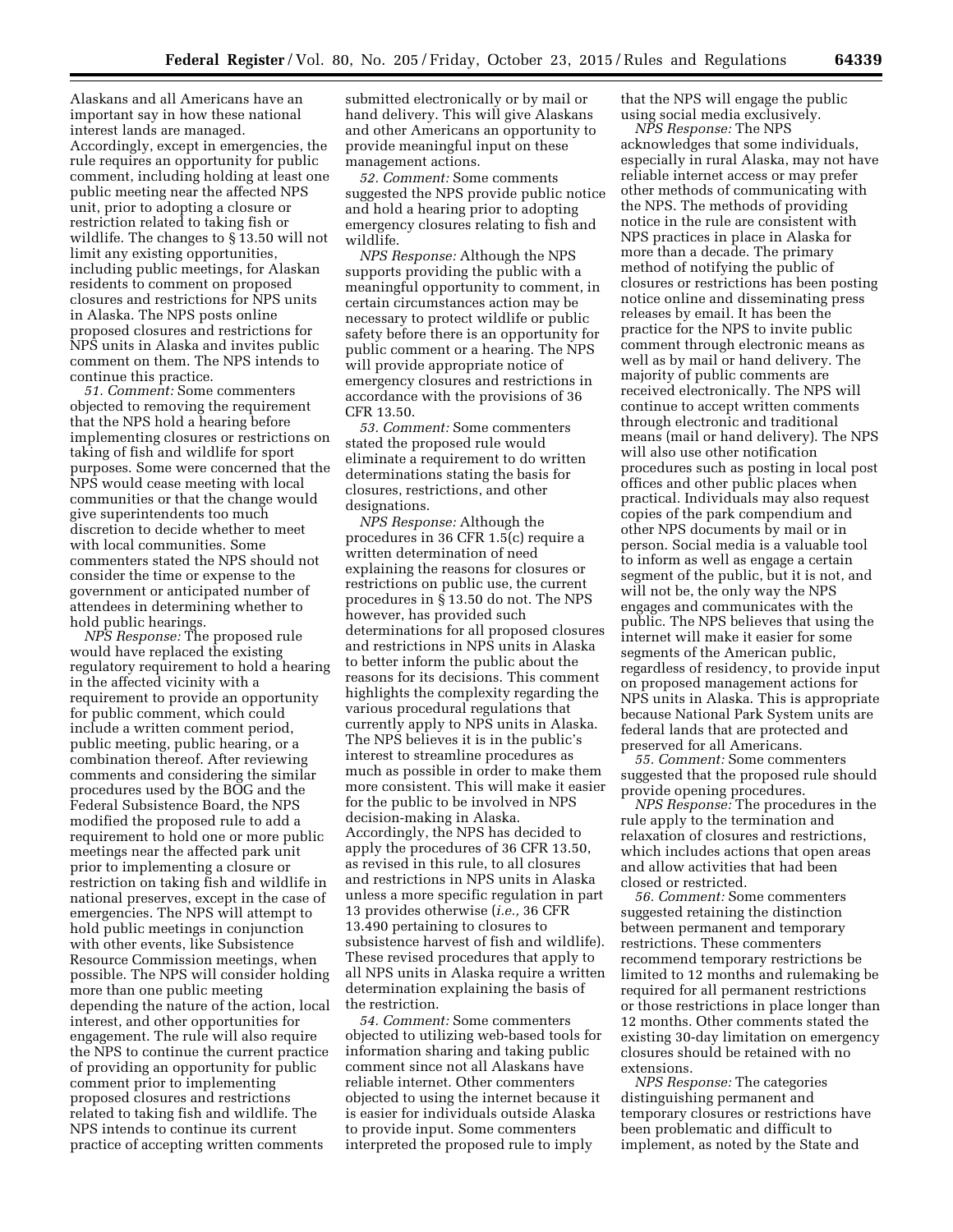others during the annual compendium review process on several occasions. Under current regulations, closures or restrictions in place for more than 12 months must be implemented by rulemaking and cannot be extended, regardless of significance or public interest. The result of this structure is that the NPS must repropose and reissue temporary closures or restrictions each year, even in circumstances where there is little public interest in the action, or where the action is an insignificant management decision. The existing framework is overly rigid and complicated, and unnecessarily compromises the NPS's ability to protect resources and provide for public use and enjoyment. The NPS has determined that the criteria-based rulemaking structure that exists in the nationwide NPS regulations (and is mirrored by Alaska State Parks) provides a better framework. A criteriabased framework requires notice and comment rulemaking based on the impact the closure or restriction will have on the values, resources, and visitors of the park unit. This framework allows the superintendent to implement closures or restrictions that do not significantly impact values, resources, or visitor use without needing to publish a rule in the **Federal Register** or propose the same action again every year. For example, a prohibition on smoking near fuel storage tanks would not necessarily require a rulemaking, but closing an area to all sport harvest on a permanent basis would. The criteria-based framework allows managers to be more flexible and adapt to changing circumstances. The improved consistency with other NPS units and Alaska State Parks will also make it easier for the public to be involved in decision-making regarding the use of public lands in Alaska.

With regard to the duration of emergency closures, the NPS rule is more consistent with the practice of other agencies and NPS regulations that apply outside of Alaska. The existing regulations limit emergency closures to 30 days without extension. Federal subsistence regulations regarding subsistence harvest of fish and wildlife provide for emergency closures of up to 60 days and allow for extensions. National Park System-wide regulations and Alaska State Parks regulations do not provide a time limit on emergency closures. 36 CFR 1.5, 11 AAC 12.355. With respect to restrictions on taking fish and wildlife for sport purposes in national preserves, the NPS adopts the 60-day timeframe and allows for extensions—after consultation with the

State and public comment (including a public meeting)—if the emergency persists. The NPS believes the public will benefit from this consistency with respect to emergency closures or restrictions on taking of fish or wildlife. Other emergency actions will have no explicit expiration date and may exist until the emergency is resolved. This is consistent with regulations for NPS units located outside of Alaska and for Alaska State Parks.

*57. Comment:* Some commenters stated the NPS should retain the provision requiring consultation with the State and with ''representatives of affected user groups'' prior to adopting restrictions on the take of wildlife for sport purposes, including Subsistence Resource Commissions, federal subsistence regional advisory councils, local fish and game advisory committees, tribes, and others. Some commenters also stated the NPS must implement the recommendations of Subsistence Resources Commissions unless the criteria of 16 U.S.C. 3118(b) apply.

*NPS Response:* 16 U.S.C. 3201 requires the NPS to consult with the State prior to prescribing restrictions relating to hunting, fishing, or trapping in national preserves. The rule does not eliminate that statutory requirement; it has moved this requirement into § 13.50 because it relates to closures and restrictions. The rule also requires the NPS to provide an opportunity for public comment, including one or more public meetings near the affected national preserve prior to implementing a closure or restriction on taking fish or wildlife. This will provide representatives of affected user groups an opportunity to provide comments to the NPS prior to the action being implemented. User groups are invited and encouraged to provide input on all such proposed actions.

The NPS agrees that input from advisory groups, NPS Subsistence Resource Commissions, and others is important and valuable and the NPS encourages these groups to engage with the park superintendents on topics of interest. The NPS, however, does not agree that the provisions of 16 U.S.C. 3118(b) apply as broadly as suggested. Under 16 U.S.C. 3118, Subsistence Resource Commissions are established for areas designated as national parks and monuments (not national preserves) to provide subsistence hunting program recommendations. ANILCA further provides that a subsistence hunting program recommendation for national parks and monuments must be implemented unless it ''violates recognized principles of wildlife

conservation, threatens the conservation of healthy population of wildlife . . . is contrary to the purposes for which the park or park monument is established, or would be detrimental to the satisfaction of subsistence needs of local residents.'' While Subsistence Resource Commissions provide valuable input on multiple topics that affect national parks, monuments, and national preserves, the Subsistence Resource Commission's statutory charge is specific to Title VIII subsistence hunting program recommendations in national parks and monuments. This rule does not restrict Title VIII subsistence and applies only to sport harvest on national preserves. Therefore 16 U.S.C. 3118(b) does not apply.

*58. Comment:* Some commenters stated that the factors in the rule that must be considered by superintendents prior to adopting a closure or restriction are ambiguous and give too much discretion to park superintendents. Other commenters suggested adding factors, including ''natural,'' ''natural and healthy," "healthy," and "species of concern,'' to those in the proposed rule. Other commenters suggested retaining the reference to emergencies.

*NPS Response:* The factors that must be considered by superintendents place appropriate guidelines around their authority to manage NPS units in Alaska. The discretionary authority granted to superintendents recognizes that they are subject matter experts regarding management of the park unit and allows them to take action and respond to changing circumstances in the unit.

Under the existing regulations, the superintendent must consider factors including public health and safety, resource protection, protection of cultural or scientific values, subsistence uses, conservation of endangered or threatened species, and other management considerations in determining whether to adopt closures or restrictions on an emergency basis. These factors appear elsewhere in 36 CFR part 13 (*e.g.,* 36 CFR 13.460(b) and 13.485(c)). The NPS proposed to modify this section by requiring the superintendent to consider these factors for all closures and restrictions (not just emergencies), and adding the criteria of ''naturally functioning ecosystems'' based on *NPS Management Policies 2006,* which implement the NPS Organic Act.

In the final rule, the NPS has decided that adding a requirement that the superintendent consider protecting ''naturally functioning ecosystems'' is unnecessary because this consideration is encompassed by the existing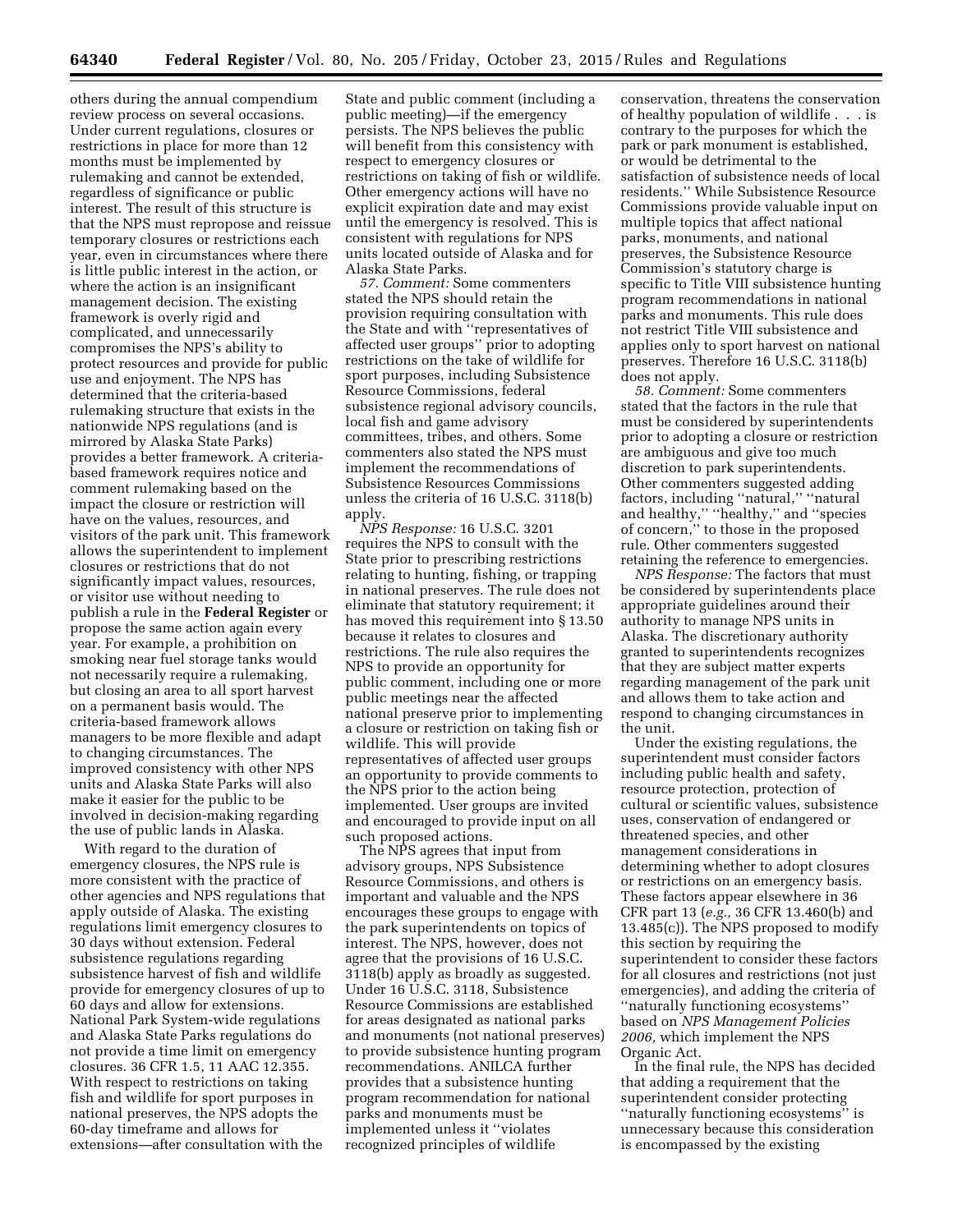requirement that the superintendent consider ''resource protection.'' The NPS considered adding the terms ''natural,'' ''natural and healthy,'' ''healthy,'' and ''species of concern,'' but determined such terms are not necessary because they are a part of ''resource protection'' or in some cases ''conservation of endangered or threatened species.''

## **Changes From the Proposed Rule**

After taking the public comments into consideration and after additional review, the NPS made the following substantive changes in the final rule:

| Added an exception to the definition of "bait" for legally taken fish not required to<br>be salvaged if not moved from the kill site. This change is consistent with State<br>law and would exclude this practice from the prohibition on using bait in the<br>rule. The term "game" was changed to "wildlife" for consistency with NPS ter-<br>minology.                                                                                           |
|-----------------------------------------------------------------------------------------------------------------------------------------------------------------------------------------------------------------------------------------------------------------------------------------------------------------------------------------------------------------------------------------------------------------------------------------------------|
| Delayed implementation of the prohibited methods of taking wildlife until January<br>1, 2016.                                                                                                                                                                                                                                                                                                                                                       |
| Added an allowance for using electronic calls to take all game animals (not lim-<br>ited to big game animals) except for moose.                                                                                                                                                                                                                                                                                                                     |
| Removed an exception that would have allowed the taking black bears over bait,<br>which is now prohibited.                                                                                                                                                                                                                                                                                                                                          |
| Removed an exception that would have allowed the use of dogs to take black<br>bears under a State permit.                                                                                                                                                                                                                                                                                                                                           |
| Added an exception to the prohibition on taking a fur animal by disturbing or de-<br>stroying a den to allow taking muskrats at pushups or feeding houses.                                                                                                                                                                                                                                                                                          |
| Modified an existing requirement that individuals transporting wildlife through park<br>areas must identify themselves and the location where the wildlife was taken to<br>any NPS personnel. This information must now only be given to NPS law en-<br>forcement personnel. This type of information is relevant for law enforcement<br>purposes and accordingly, the identification requirement should be limited to<br>law enforcement officers. |
| Modified to reflect the applicability of §13.50 to all NPS closures and restrictions                                                                                                                                                                                                                                                                                                                                                                |
| in Alaska unless more specific procedures in part 13 apply.<br>Changed the title from "criteria" to "factors" because the regulatory text refers to<br>the considerations as "factors." Removed "protecting the integrity of naturally<br>functioning ecosystems" as factor that must be considered by the super-                                                                                                                                   |
| intendent in determining whether to close an area or restrict an activity.<br>Change the title from "duration" to "rulemaking requirements" to accurately re-<br>flect the content of the subsection. Removed the provision limiting all emer-<br>gency closures and restrictions to 60 days.                                                                                                                                                       |
| Added a provision requiring written explanation of the reasons for implementing.<br>relaxing, or terminating a closure or restriction, except in emergencies.                                                                                                                                                                                                                                                                                       |
| Prior to implementing nonemergency closures or restrictions on taking fish or<br>wildlife, added a requirement to hold one or more public meetings near the af-<br>fected NPS unit. Added a 60-day time limit for emergency closures or restric-<br>tions on taking fish or wildlife with extensions only upon consultation with the<br>State and public comment, including a meeting near the affected NPS unit.                                   |
| Closures or restrictions will be "posted on the NPS website" rather than "effec-<br>tive upon publication on the NPS website." This change reflects that the NPS<br>may post closures or restrictions on the NPS website prior to them taking ef-<br>fect. Also added a requirement to compile a written list, updated annually, of<br>closures and restrictions which is posted on the NPS website.                                                |
| Removed existing regulations on "Openings" and "Facility closures and restric-<br>tions" because they are redundant with the revisions to this section.                                                                                                                                                                                                                                                                                             |
| Shortened for clarity and brevity.<br>Added a requirement to consult with the State and the Federal Subsistence<br>Board before temporary restrictions on taking fish or wildlife for subsistence<br>uses under Title VIII of ANILCA. Updated the language regarding location of<br>hearings to near the "affected NPS unit" for consistency with the changes in<br>§13.50.                                                                         |

# **Compliance With Other Laws, Executive Orders, and Department Policy**

# *Regulatory Planning and Review (Executive Order 12866)*

Executive Order 12866 provides that the Office of Information and Regulatory Affairs (OIRA) in the Office of Management and Budget will review all significant rules. OIRA has determined that this rule is not significant.

Executive Order 13563 reaffirms the principles of Executive Order 12866 while calling for improvements in the nation's regulatory system to promote predictability, to reduce uncertainty, and to use the best, most innovative, and least burdensome tools for achieving regulatory ends. The executive order directs agencies to consider regulatory approaches that reduce burdens and maintain flexibility and freedom of choice for the public

where these approaches are relevant, feasible, and consistent with regulatory objectives. Executive Order 13563 emphasizes further that regulations must be based on the best available science and that the rulemaking process must allow for public participation and an open exchange of ideas. We have developed this rule in a manner consistent with these requirements.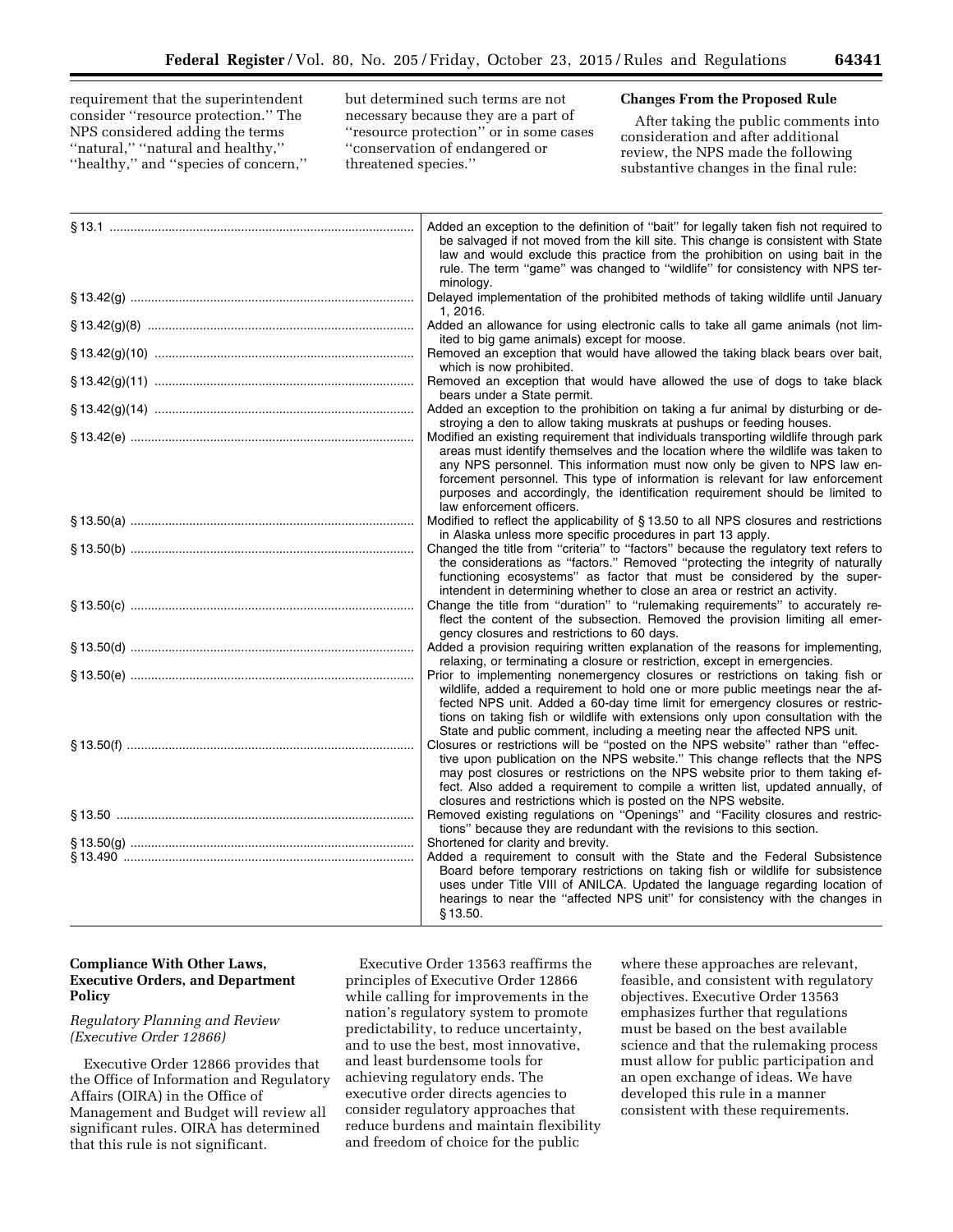### *Regulatory Flexibility Act*

This rule will not have a significant economic effect on a substantial number of small entities under the Regulatory Flexibility Act (5 U.S.C. 601 *et seq.*). This certification is based on the costbenefit and regulatory flexibility analyses found in the report entitled ''Cost-Benefit and Regulatory Flexibility Analyses: Proposed Revisions to Wildlife Harvest Regulations in National Park System Alaska Region'' which can be viewed online at *[http://](http://parkplanning.nps.gov/akro) [parkplanning.nps.gov/akro,](http://parkplanning.nps.gov/akro)* by clicking the link entitled ''Amend Hunting and Trapping Regulations in National Preserves In Alaska'' and then clicking the link entitled ''Document List.''

## *Small Business Regulatory Enforcement Fairness Act (SBREFA)*

This rule is not a major rule under 5 U.S.C. 804(2), the SBREFA. This rule: a. Does not have an annual effect on

the economy of \$100 million or more.

b. Will not cause a major increase in costs or prices for consumers, individual industries, federal, state, or local government agencies, or geographic regions

c. Does not have significant adverse effects on competition, employment, investment, productivity, innovation, or the ability of U.S. based enterprises to compete with foreign-based enterprises.

### *Unfunded Mandates Reform Act*

This rule does not impose an unfunded mandate on state, local, or tribal governments or the private sector of more than \$100 million per year. The rule does not have a significant or unique effect on state, local or tribal governments or the private sector. A statement containing the information required by the Unfunded Mandates Reform Act (2 U.S.C. 1531 *et seq.*) is not required.

#### *Takings (Executive Order 12630)*

This rule does not effect a taking of private property or otherwise have taking implications under Executive Order 12630. A takings implication assessment is not required.

#### *Federalism (Executive Order 13132)*

Under the criteria in section 1 of Executive Order 13132, this rule does not have sufficient federalism implications to warrant the preparation of a Federalism summary impact statement. The rule's effect is limited to federal lands managed by the NPS in Alaska and it will not have a substantial direct effect on state and local government in Alaska. A Federalism summary impact statement is not required.

## *Civil Justice Reform (Executive Order 12988)*

This rule complies with the requirements of Executive Order 12988. Specifically, this rule:

(a) Meets the criteria of section 3(a) requiring that all regulations be reviewed to eliminate errors and ambiguity and be written to minimize litigation; and

(b) Meets the criteria of section 3(b)(2) requiring that all regulations be written in clear language and contain clear legal standards.

## *Consultation with Indian Tribes (E.O. 13175 and Department policy) and ANCSA Native Corporations*

The Department of the Interior strives to strengthen its government-togovernment relationship with Indian Tribes through a commitment to consultation with Indian Tribes and recognition of their right to selfgovernance and tribal sovereignty. We have evaluated this rule under the criteria in Executive Order 13175 and under the Department's tribal consultation and Alaska Native Claims Settlement Act (ANCSA) Native Corporation policies and have determined that tribal consultation is not required because the rule will have no substantial direct effect on federally recognized Indian tribes. While the NPS has determined the rule will have no substantial direct effect on federally recognized Indian tribes or ANCSA Native Corporation lands, water areas, or resources, the NPS consulted with Alaska Native tribes and Alaska Native Corporations on the proposed rule, as discussed above.

#### *Paperwork Reduction Act (44 U.S.C. 3501 et seq.)*

This rule does not contain information collection requirements, and a submission to the Office of Management and Budget under the Paperwork Reduction Act is not required. We may not conduct or sponsor and you are not required to respond to a collection of information unless it displays a currently valid OMB control number.

#### *National Environmental Policy Act*

The NPS has analyzed this rule in accordance with the criteria of the National Environmental Policy Act (NEPA) and 516 DM. We prepared an environmental assessment entitled ''Wildlife Harvest On National Park System Preserves In Alaska'' (EA) to determine whether this rule will have a significant impact on the quality of the human environment. This rule does not constitute a major Federal action

significantly affecting the quality of the human environment, and an environmental impact statement is not required, because we reached a Finding of No Signficant Impact (FONSI). The EA and FONSI are available online at *[http://www.parkplanning.nps.gov/akro,](http://www.parkplanning.nps.gov/akro)*  by clicking on the link entitled ''Amend Hunting and Trapping Regulations in National Preserves In Alaska'' and then clicking on the link entitled ''Document List.'

#### *Effects on the Energy Supply (Executive Order 13211)*

This rule is not a significant energy action under the definition in Executive Order 13211. A Statement of Energy Effects is not required.

### **Drafting Information**

The primary authors of this regulation are Jay Calhoun, Regulations Program Specialist, National Park Service, Division of Jurisdiction, Regulations, and Special Park Uses; Philip Hooge, Denali National Park and Preserve; Barbara Cellarius, Wrangell-St. Elias National Park and Preserve; and Guy Adema, Debora Cooper, Joel Hard, Grant Hilderbrand, Brooke Merrell, Bud Rice, and Andee Sears of the Alaska Regional Office, National Park Service.

#### **List of Subjects in 36 CFR Part 13**

Alaska, National Parks, Reporting and recordkeeping requirements.

In consideration of the foregoing, the National Park Service amends 36 CFR part 13 as set forth below:

## **PART 13—NATIONAL PARK SYSTEM UNITS IN ALASKA**

■ 1. The authority citation for part 13 continues to read as follows:

**Authority:** 16 U.S.C. 3124; 54 U.S.C. 100101, 100751, 320102; Sec. 13.1204 also issued under Sec. 1035, Pub. L. 104–333, 110 Stat. 4240.

■ 2. In § 13.1, add in alphabetical order the terms ''Bait'', ''Big game'', ''Cub bear'', ''Fur animal'', ''Furbearer'', and ''Trapping'' to read as follows:

#### **§ 13.1 Definitions.**

\* \* \* \* \* *Bait* means, for purposes of taking wildlife other than fish, any material used to attract wildlife by sense of smell or taste except:

(1) Parts of legally taken wildlife or fish that are not required to be salvaged if the parts are not moved from the kill site; or

(2) Wildlife or fish that died of natural causes, if not moved from the location where it was found.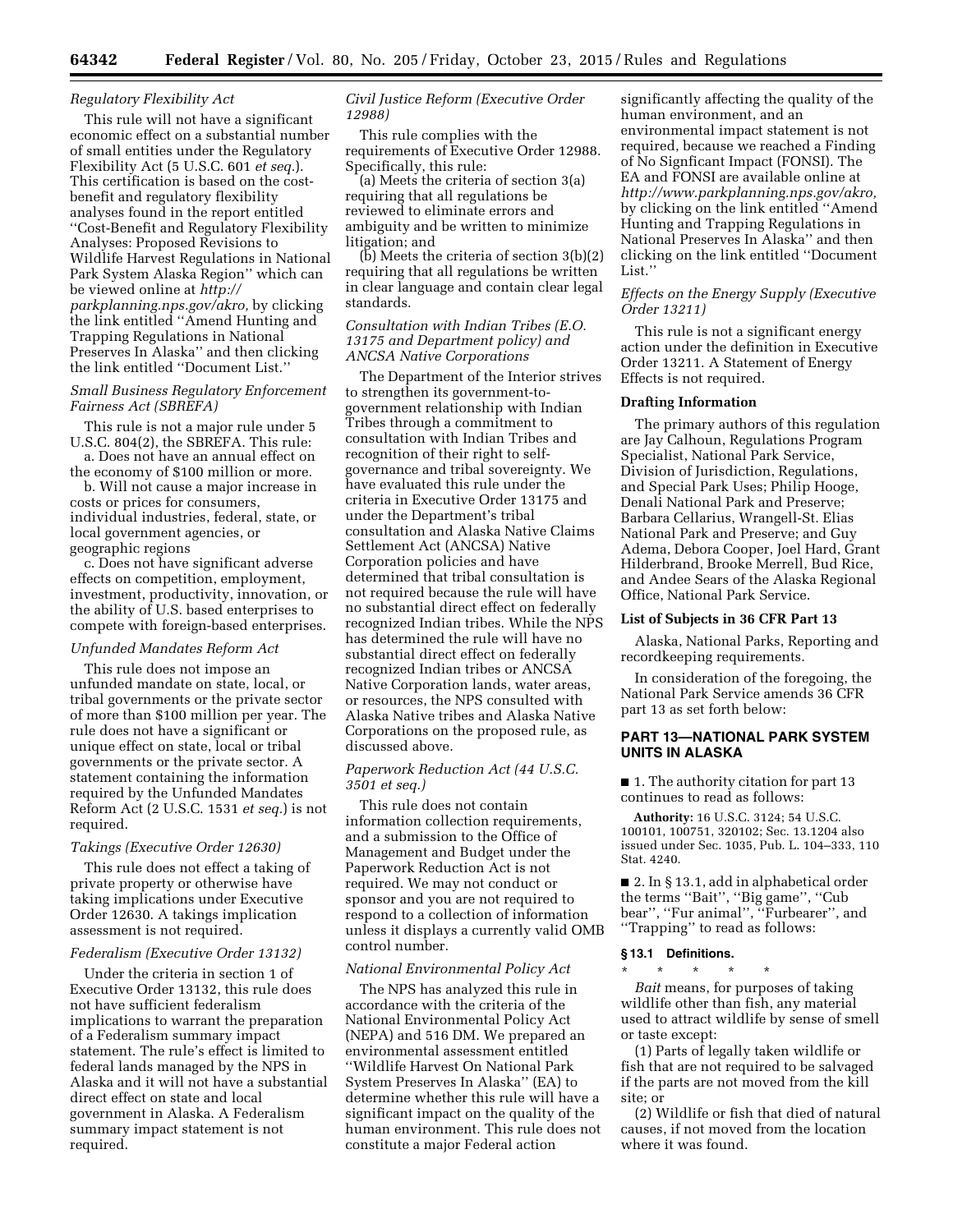*Big game* means black bear, brown bear, bison, caribou, Sitka black-tailed deer, elk, mountain goat, moose, muskox, Dall's sheep, wolf, and wolverine.

\* \* \* \* \* *Cub bear* means a brown (grizzly) bear in its first or second year of life, or a black bear (including the cinnamon and blue phases) in its first year of life. \* \* \* \* \*

*Fur animal* means a classification of animals subject to taking with a hunting license, consisting of beaver, coyote, arctic fox, red fox, lynx, flying squirrel, ground squirrel, or red squirrel that have not been domestically raised.

*Furbearer* means a beaver, coyote, arctic fox, red fox, lynx, marten, mink, least weasel, short-tailed weasel, muskrat, land otter, red squirrel, flying squirrel, ground squirrel, Alaskan marmot, hoary marmot, woodchuck, wolf and wolverine.

\* \* \* \* \* *Trapping* means taking furbearers under a trapping license.

\* \* \* \* \* ■ 3. In § 13.40, revise the section heading and paragraphs (d) and (e) to read as follows:

#### **§ 13.40 Taking of fish.**

\* \* \* \* \* (d) *Use of native species as bait.* Use of species native to Alaska as bait for

fishing is allowed in accordance with non-conflicting State law and regulations.

(e) *Closures and restrictions.* The Superintendent may prohibit or restrict the non-subsistence taking of fish in accordance with the provisions of § 13.50.

■ 4. Add § 13.42 to read as follows:

#### **§ 13.42 Taking of wildlife in national preserves.**

(a) Hunting and trapping are allowed in national preserves in accordance with applicable Federal and non-conflicting State law and regulation.

(b) Violating a provision of either Federal or non-conflicting State law or regulation is prohibited.

(c) Engaging in trapping activities as the employee of another person is prohibited.

(d) It shall be unlawful for a person having been airborne to use a firearm or any other weapon to take or assist in taking any species of bear, caribou, Sitka black-tailed deer, elk, coyote, arctic and red fox, mountain goat, moose, Dall sheep, lynx, bison, musk ox, wolf and wolverine until after 3 a.m. on the day following the day in which the flying occurred. This prohibition does not apply to flights on regularly scheduled commercial airlines between regularly maintained public airports.

(e) Persons transporting wildlife through park areas must identify themselves and the location where the wildlife was taken when requested by NPS law enforcement personnel.

(f) State of Alaska management actions or laws or regulations that authorize taking of wildlife are not adopted in park areas if they are related to predator reduction efforts. Predator reduction efforts are those with the intent or potential to alter or manipulate natural predator-prey dynamics and associated natural ecological processes, in order to increase harvest of ungulates by humans.

(1) The Regional Director will compile a list updated at least annually of State laws and regulations not adopted under this paragraph (f).

(2) Taking of wildlife, hunting or trapping activities, or management actions identified in this paragraph (f) are prohibited. Notice of activities prohibited under this paragraph (f)(2) will be provided in accordance with  $§ 13.50(f).$ 

(g) This paragraph applies to the taking of wildlife in park areas administered as national preserves except for subsistence uses by local rural residents pursuant to applicable Federal law and regulation. As of January 1, 2016, the following are prohibited:

| <b>Prohibited acts</b>                                                                                                                                                                                                                                                                                                                                                              | Any exceptions?                                                                                                                                                                                                                                                                               |
|-------------------------------------------------------------------------------------------------------------------------------------------------------------------------------------------------------------------------------------------------------------------------------------------------------------------------------------------------------------------------------------|-----------------------------------------------------------------------------------------------------------------------------------------------------------------------------------------------------------------------------------------------------------------------------------------------|
| (1) Shooting from, on, or across a park road or highway<br>(2) Using any poison or other substance that kills or temporarily inca-<br>pacitates wildlife.                                                                                                                                                                                                                           | None.<br>None.                                                                                                                                                                                                                                                                                |
| (3) Taking wildlife from an aircraft, off-road vehicle, motorboat, motor<br>vehicle, or snowmachine.                                                                                                                                                                                                                                                                                | If the motor has been completely shut off and progress from the mo-<br>tor's power has ceased.                                                                                                                                                                                                |
| (4) Using an aircraft, snowmachine, off-road vehicle, motorboat, or<br>other motor vehicle to harass wildlife, including chasing, driving,<br>herding, molesting, or otherwise disturbing wildlife.                                                                                                                                                                                 | None.                                                                                                                                                                                                                                                                                         |
| (5) Taking big game while the animal is swimming                                                                                                                                                                                                                                                                                                                                    | None.                                                                                                                                                                                                                                                                                         |
| (6) Using a machine gun, a set gun, or a shotgun larger than 10 gauge                                                                                                                                                                                                                                                                                                               | None.                                                                                                                                                                                                                                                                                         |
| (7) Using the aid of a pit, fire, artificial salt lick, explosive, expanding<br>gas arrow, bomb, smoke, chemical, or a conventional steel trap with<br>an inside jaw spread over nine inches.                                                                                                                                                                                       | Killer style traps with an inside jaw spread less than 13 inches may be<br>used for trapping, except to take any species of bear or ungulate.                                                                                                                                                 |
| (8) Using any electronic device to take, harass, chase, drive, herd, or<br>molest wildlife, including but not limited to: artificial light; laser sights;<br>electronically enhanced night vision scope; any device that has been<br>airborne, controlled remotely, and used to spot or locate game with<br>the use of a camera, video, or other sensing device; radio or satellite | (i) Rangefinders may be used.<br>(ii) Electronic calls may be used for game animals except moose.<br>(iii) Artificial light may be used for the purpose of taking furbearers<br>under a trapping license during an open season from Nov. 1 through<br>March 31 where authorized by the State. |
| communication; cellular or satellite telephone; or motion detector.                                                                                                                                                                                                                                                                                                                 | (iv) Artificial light may be used by a tracking dog handler with one<br>leashed dog to aid in tracking and dispatching a wounded big game<br>animal.                                                                                                                                          |
| (9) Using snares, nets, or traps to take any species of bear or ungulate                                                                                                                                                                                                                                                                                                            | (v) Electronic devices approved in writing by the Regional Director.<br>None.                                                                                                                                                                                                                 |
|                                                                                                                                                                                                                                                                                                                                                                                     | Using bait to trap furbearers.                                                                                                                                                                                                                                                                |
| (11) Taking big game with the aid or use of a dog                                                                                                                                                                                                                                                                                                                                   | Leashed dog for tracking wounded big game.                                                                                                                                                                                                                                                    |
| (12) Taking wolves and coyotes from May 1 through August 9                                                                                                                                                                                                                                                                                                                          | None.                                                                                                                                                                                                                                                                                         |
| (13) Taking cub bears or female bears with cubs                                                                                                                                                                                                                                                                                                                                     | None.                                                                                                                                                                                                                                                                                         |
| (14) Taking a fur animal or furbearer by disturbing or destroying a den                                                                                                                                                                                                                                                                                                             | Muskrat pushups or feeding houses.                                                                                                                                                                                                                                                            |